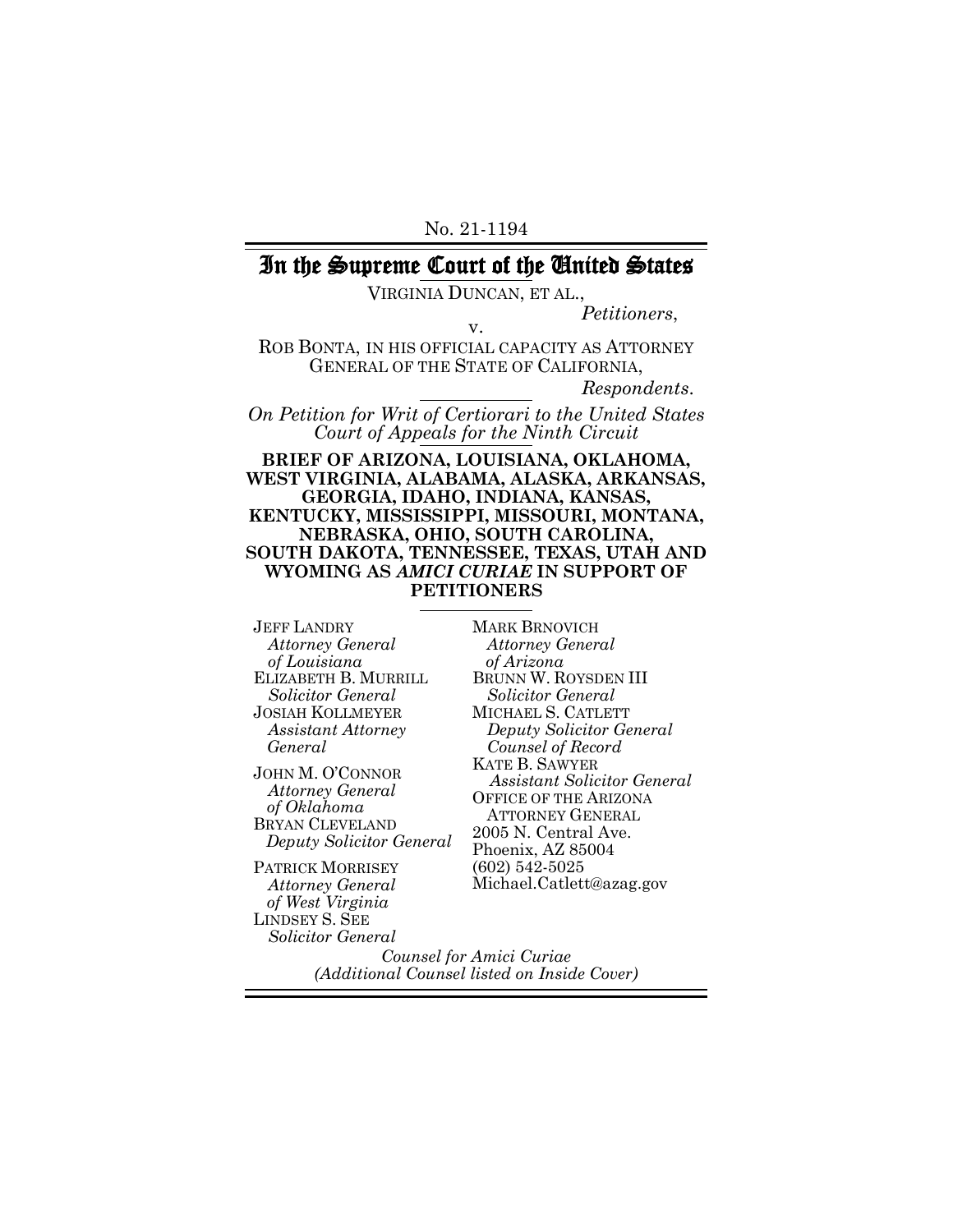STEVE MARSHALL *Attorney General of Alabama*

TREG R. TAYLOR *Attorney General of Alaska*

LESLIE RUTLEDGE *Attorney General of Arkansas*

CHRISTOPHER M. CARR *Attorney General of Georgia*

LAWRENCE G. WASDEN *Attorney General of Idaho*

THEODORE E. ROKITA *Attorney General of Indiana*

DEREK SCHMIDT *Attorney General of Kansas*

DANIEL CAMERON *Attorney General of Kentucky*

LYNN FITCH *Attorney General of Mississippi*

ERIC S. SCHMITT *Attorney General of Missouri*

AUSTIN KNUDSEN *Attorney General of Montana*

DOUGLAS J. PETERSON *Attorney General of Nebraska*

DAVE YOST *Attorney General of Ohio*

ALAN WILSON *Attorney General of South Carolina*

JASON R. RAVNSBORG *Attorney General of South Dakota*

HERBERT H. SLATERY III *Attorney General and Reporter of Tennessee*

KEN PAXTON *Attorney General of Texas*

SEAN D. REYES *Attorney General of Utah*

BRIDGET HILL *Attorney General of Wyoming*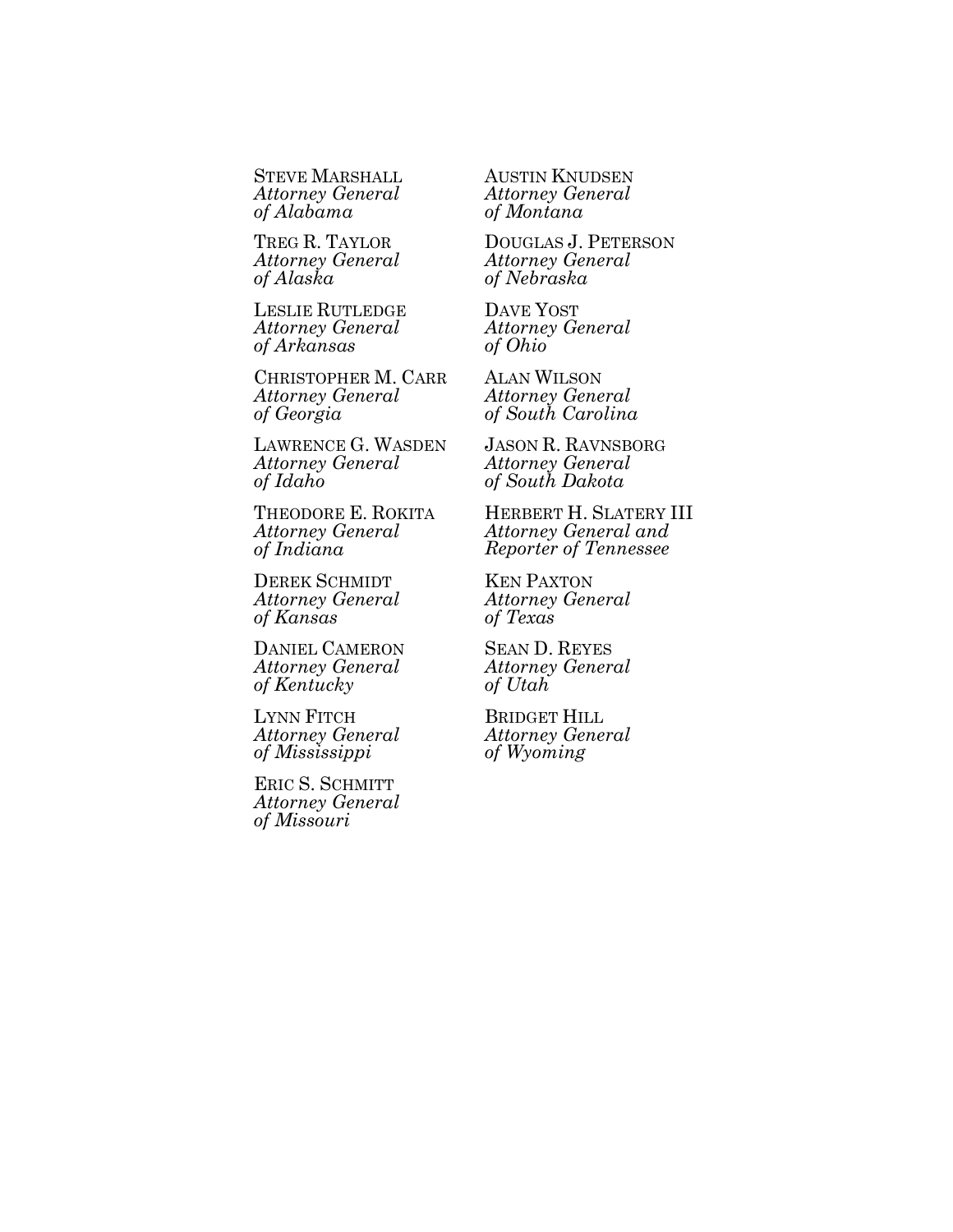# **TABLE OF CONTENTS**

| INTEREST OF AMICI CURIAE 1                                                                                                                            |
|-------------------------------------------------------------------------------------------------------------------------------------------------------|
|                                                                                                                                                       |
|                                                                                                                                                       |
| The Ninth Circuit's Interest-Balancing<br>Ι.<br>Test Contravenes This Court's Precedent4                                                              |
| A. <i>Heller</i> Requires Courts To Consider<br>Whether Arms Are Commonly Used<br>By Law-Abiding Citizens For Lawful                                  |
| B. The Ninth Circuit's Interest-<br>Balancing Approach Is Inconsistent                                                                                |
| C. An Interest Balancing Approach<br>Reduces Clarity In The Law And<br>Promotes Subjectivity11                                                        |
| II. California's Magazine Ban Is<br>Unconstitutional Because It Is A<br>Categorical Ban On "Arms" Commonly<br>Used By Law-Abiding Citizens For Lawful |
|                                                                                                                                                       |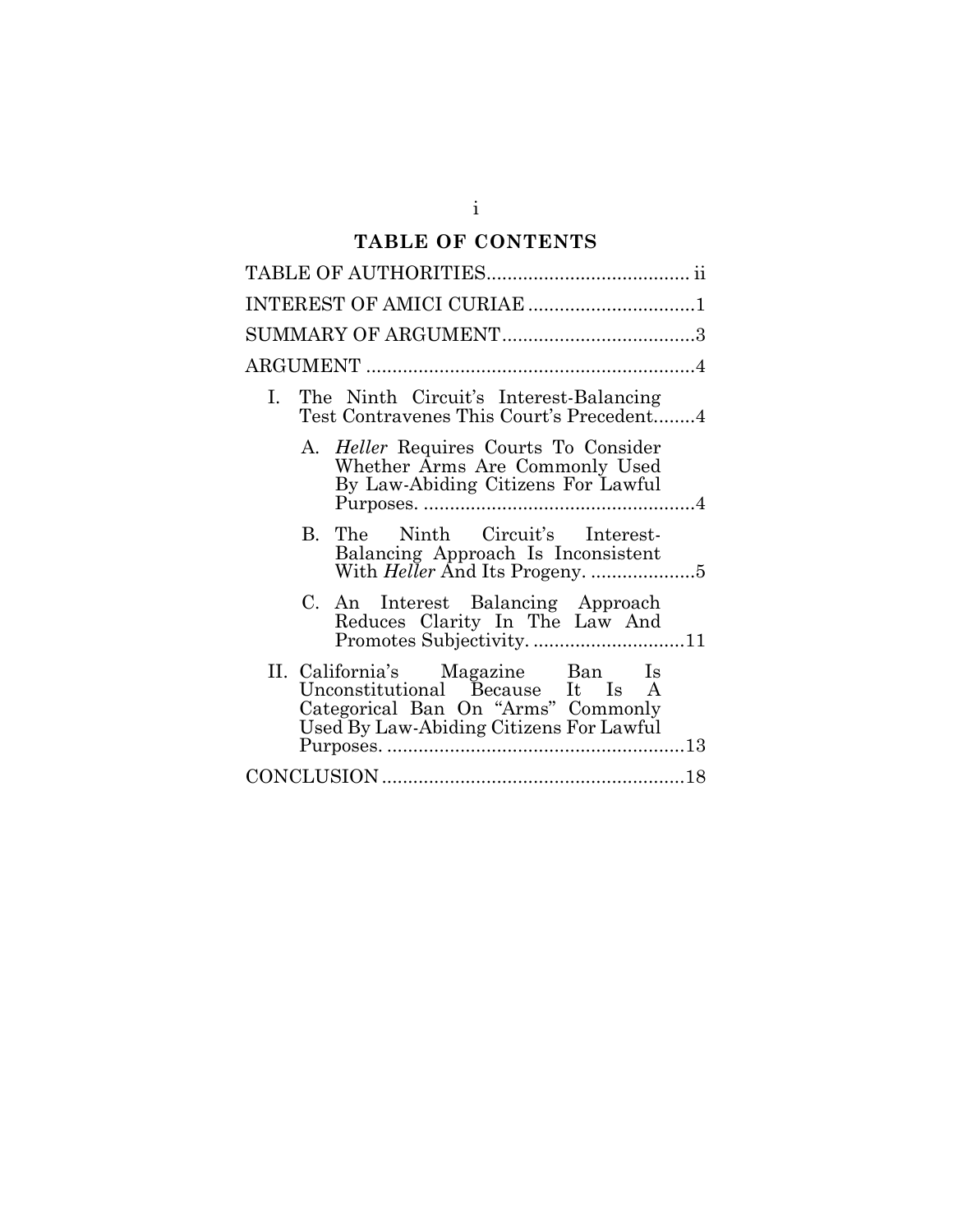# **TABLE OF AUTHORITIES**

# **CASES**

| Association of New Jersey Rifle & Pistol Clubs Inc.<br>v. Attorney General of New Jersey, |
|-------------------------------------------------------------------------------------------|
| Association of New Jersey Rifle & Pistol Clubs Inc.<br>v. Attorney General of New Jersey, |
| Binderup v. Attorney General of the United States,                                        |
| Caetano v. Massachusetts,                                                                 |
| District of Columbia v. Heller,<br>554 U.S. 570 (2008)  5, 6, 7, 10, 12, 13, 14, 15, 17   |
| Friedman v. City of Highland Park,                                                        |
| Fyock v. City of Sunnyvale,<br>25 F. Supp. 3d 1267 (N.D. Cal. 2014) 15, 16                |
| Fyock v. City of Sunnyvale,                                                               |
| Heller v. District of Columbia,                                                           |
| Jackson v. City & County of San Francisco,                                                |
| Jackson v. City & County of San Francisco,                                                |
| Kachalsky v. County of Westchester,                                                       |
| Kolbe v. Hogan,                                                                           |
| Luis v. United States,                                                                    |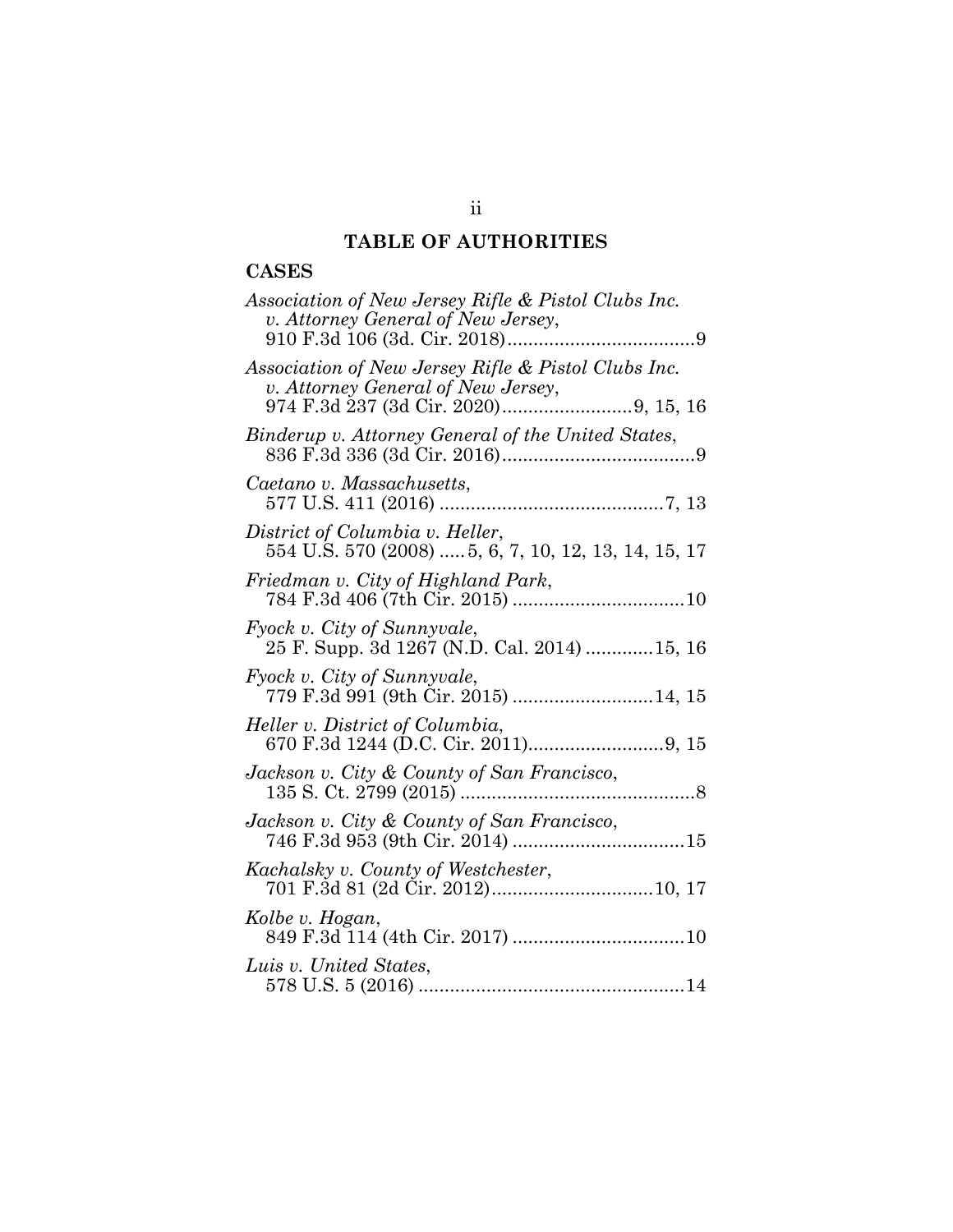# **TABLE OF AUTHORITIES—Continued**

| Mance v. Sessions,                                                      |
|-------------------------------------------------------------------------|
| McDonald v. City of Chicago,                                            |
| New York State Rifle & Pistol Association, Inc.<br>v. City of New York, |
| Peruta v. California,                                                   |
| Ramirez v. Massachusetts,                                               |
| Rogers v. Grewal,                                                       |
| Silvester v. Harris,                                                    |
| Tyler v. Hillsdale County Sheriff's Department,                         |
| United States v. Marzzarella,                                           |
| United States v. Miller,                                                |
| United States v. Virginia,                                              |
| Worman v. Healey,                                                       |
| Young v. Hawaii,                                                        |
| <b>OTHER AUTHORITIES</b>                                                |

| 1 Herbert L. Osgood, The American Colonies |  |
|--------------------------------------------|--|
|                                            |  |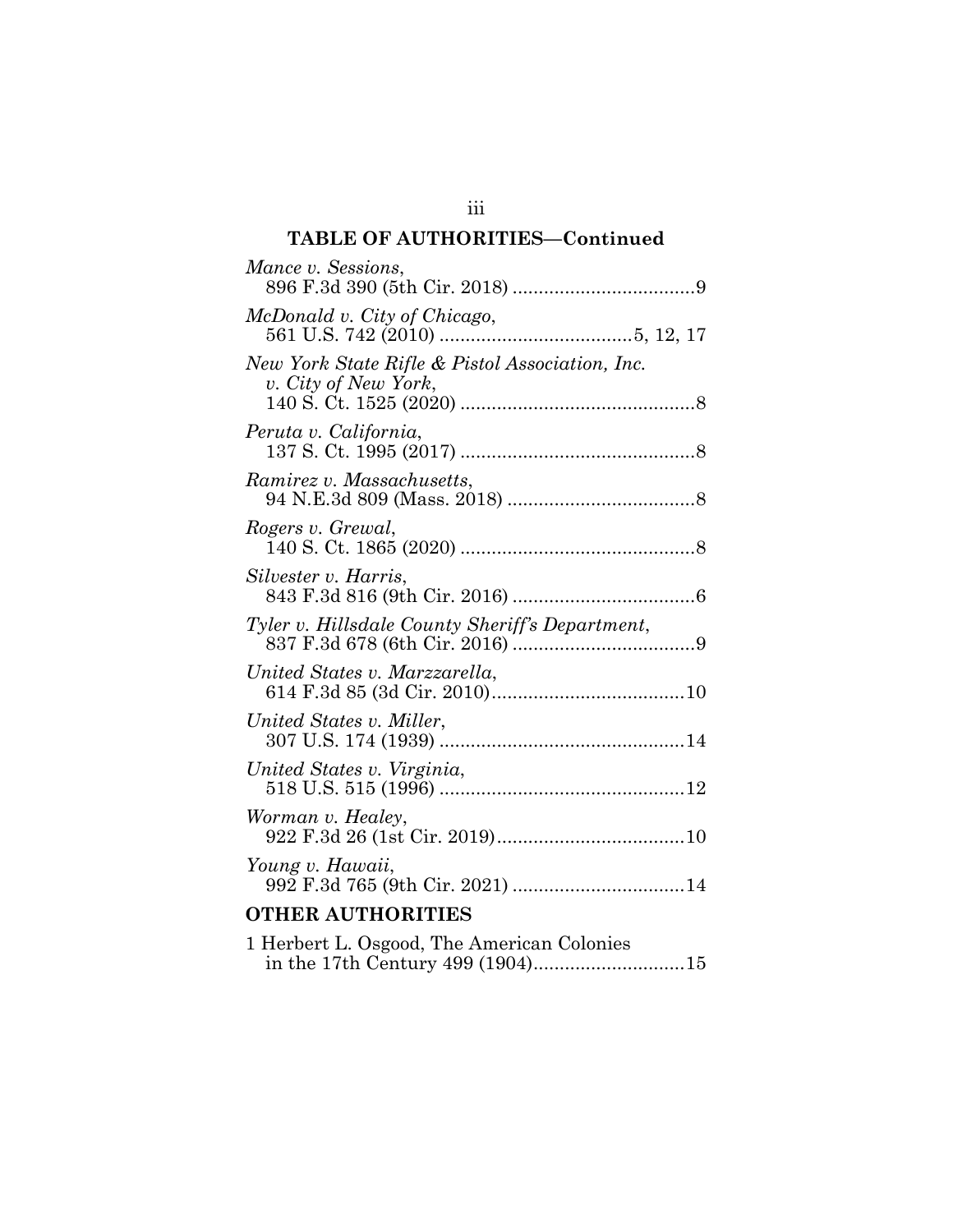# **TABLE OF AUTHORITIES—Continued**

| Daniel Peabody, Target Discrimination: Protecting |
|---------------------------------------------------|
| the Second Amendment Rights of Women and          |
| <i>Minorities, 48 Ariz. St. L.J. 883 (2016)11</i> |

# **CONSTITUTIONAL PROVISIONS**

|--|--|--|--|--|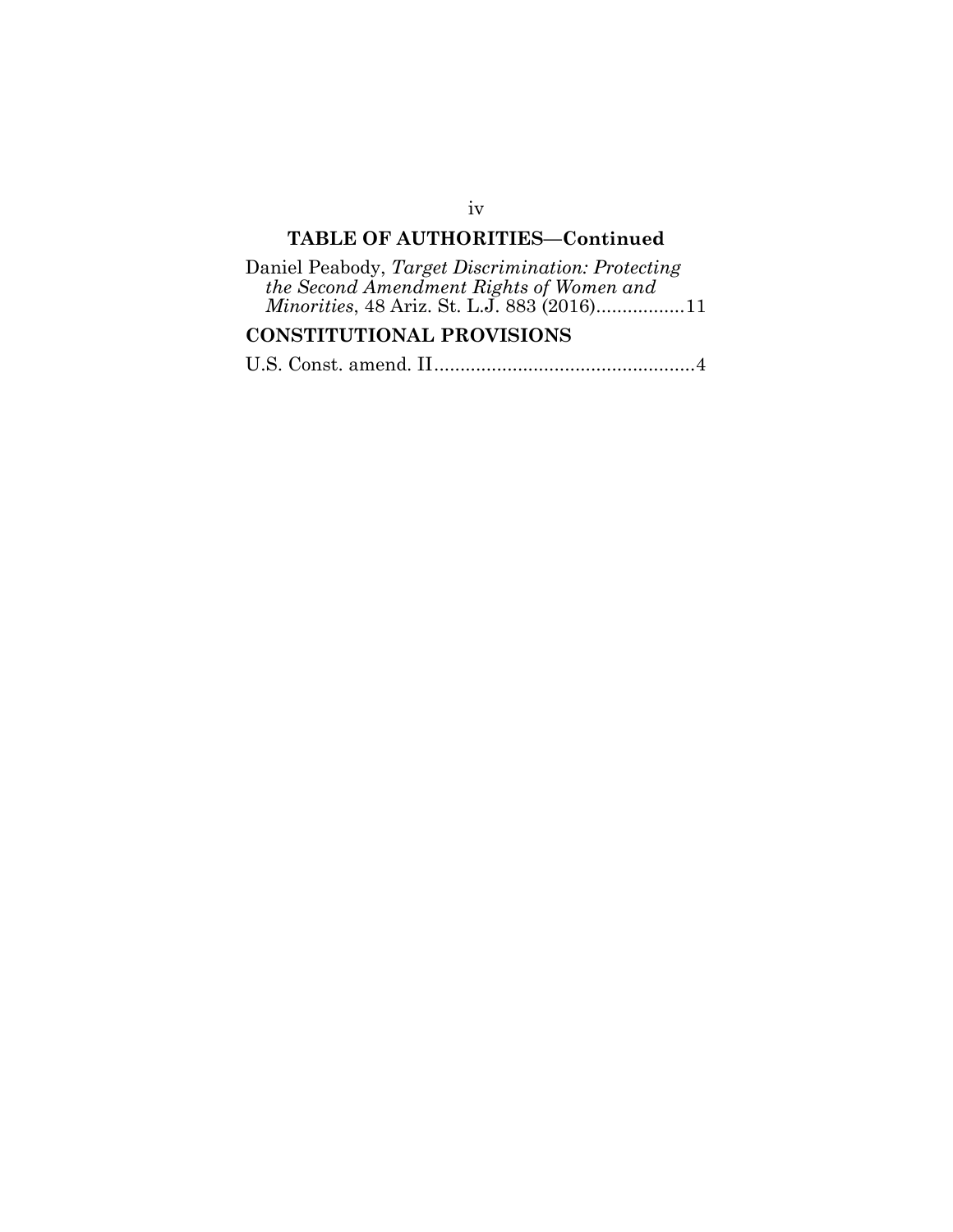#### **INTEREST OF AMICI CURIAE**

*Amici Curiae*—the States of Arizona, Louisiana, Oklahoma, West Virginia, Alabama, Alaska, Arkansas, Georgia, Idaho, Indiana, Kansas, Kentucky, Mississippi, Missouri, Montana, Nebraska, Ohio, South Carolina, South Dakota, Tennessee, Texas, Utah, and Wyoming (the "Amici States")—file this brief in support of Petitioners.[1](#page-6-0) The undersigned are their respective states' chief law enforcement or chief legal officers and have authority to file briefs on behalf of the states they represent.

The Attorneys General have experience protecting public safety and citizen interests in states where magazines capable of holding more than ten rounds are lawfully possessed and used. The Amici States the Attorneys General serve are among the many (at least forty-one) states that permit the standard, elevenplus capacity magazines that California has banned (the "Standard Magazines") and have advanced their compelling interests in promoting public safety, preventing crime, and reducing criminal firearm violence without a magazine ban such as the one here.

The experience in other states shows that Standard Magazines are common to the point of ubiquity among law-abiding gun owners and their use promotes public safety. Calling Standard Magazines "large-capacity" is a misnomer—they often hold only in the range of eleven to fifteen rounds (in no way a large absolute number) and come standard with many of the most popular firearms. *See* App.100 n.1 (Bumatay, J., dissenting) ("We … note that magazines with the capacity to accept more than ten rounds of

<span id="page-6-0"></span><sup>&</sup>lt;sup>1</sup> Counsel of record for all parties received timely notice of Amici States' intent to file this brief. *See* Sup. Ct. R. 37.2(a).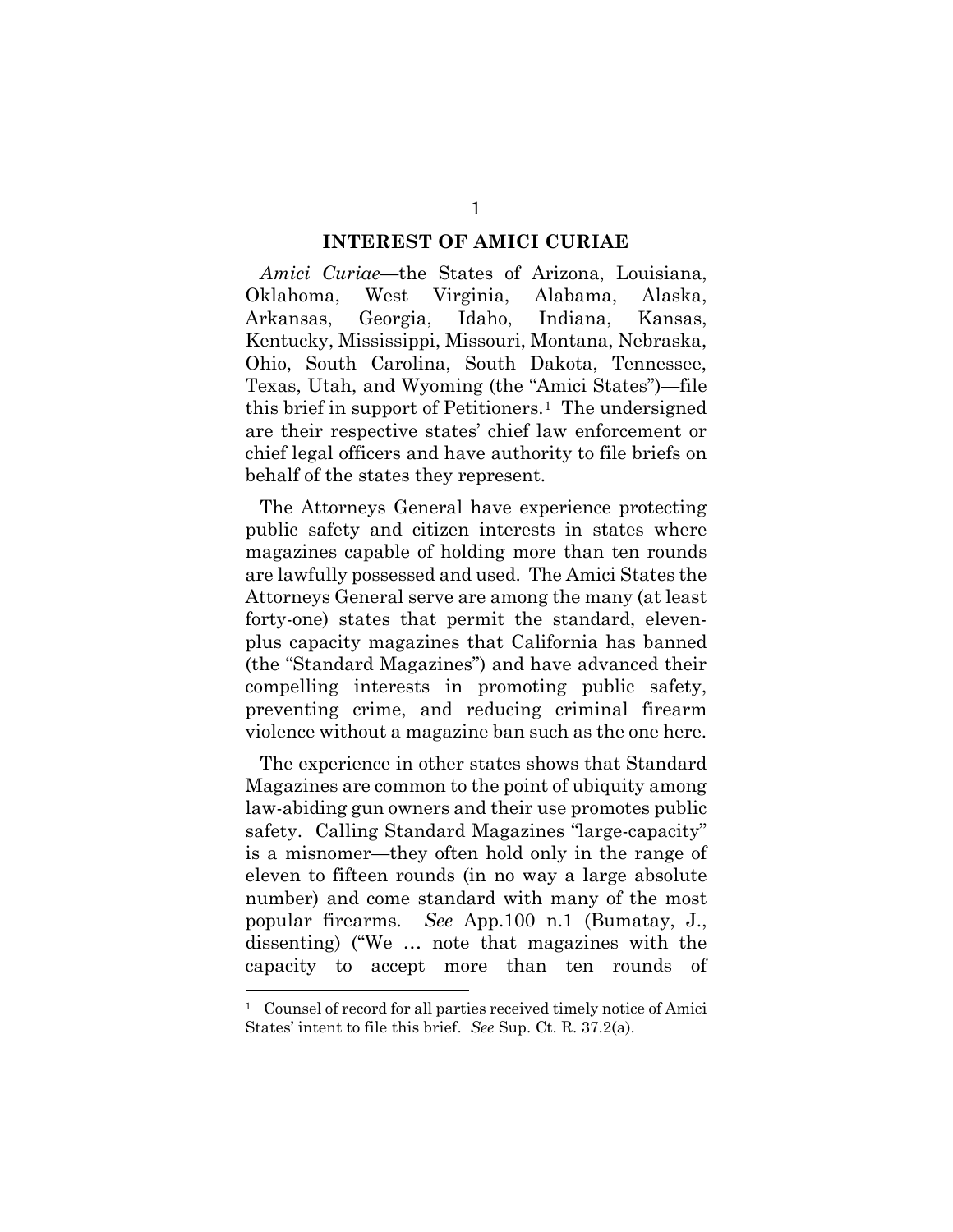ammunition are standard issue for many firearms. Thus, we would be more correct to refer to California's ban on 'standard-capacity magazines.'"). There is nothing sinister about citizens bearing Standard Magazines. Law-abiding citizens bearing Standard Magazines with lawful firearms benefit public safety, counter-balance the threat of illegal gun violence, and help make our streets safer.

The Amici States believe that in upholding California Penal Code 32310 ("the Act"), the Ninth Circuit utilized an erroneous construction of the U.S. Constitution, thereby allowing the Second Amendment rights of millions of citizens to be compromised. The Attorneys General submit this brief on behalf of the Amici States they serve to provide their unique perspective on these constitutional questions and protect the critical rights at issue, including the rights and interests of their own citizens.

The Amici States join together on this brief not merely because they disagree with California's policy choice, but because the challenged law represents a policy choice that is foreclosed by the Second Amendment. States may enact reasonable firearm regulations that do not categorically ban common arms core to the Second Amendment, but the challenged law fails as it is prohibitive rather than regulatory. California should not be allowed to invade its own citizens' constitutional rights, and the Ninth Circuit should not imperil the rights of citizens in other states with its analysis.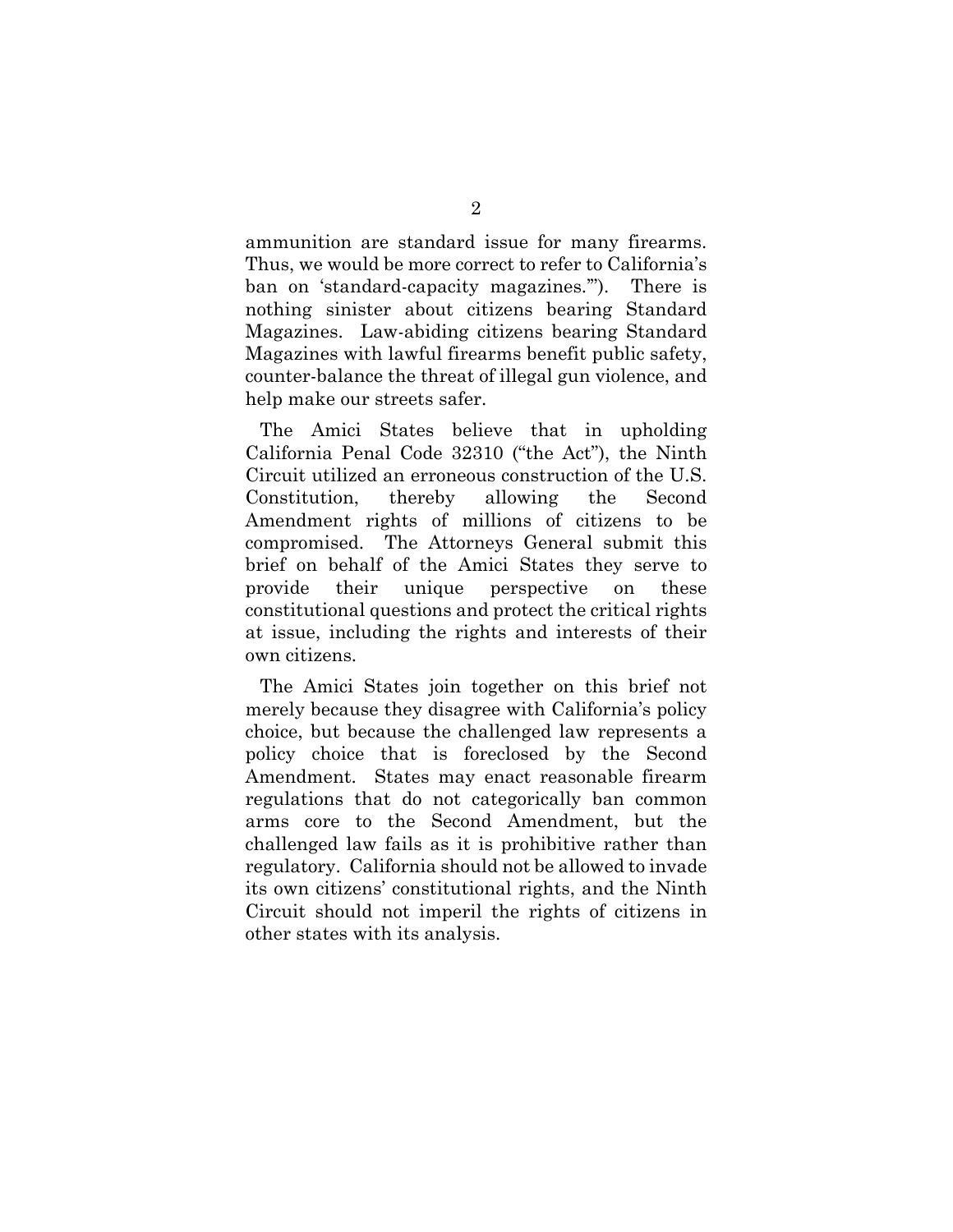#### **SUMMARY OF ARGUMENT**

The Amici States urge the Court to grant certiorari and reverse the Ninth Circuit's en banc decision that California's ban on Standard Magazines does not violate the Second Amendment—a decision that conflicts with this Court's opinions in *Heller*, *McDonald*, and *Caetano*.

In *Heller*, this Court rejected a balancing approach to determine the constitutionality of an outright ban of firearms protected under the Second Amendment. Instead, the Court held that a ban on firearms protected under the Second Amendment was unconstitutional without utilizing any balancing framework. Under *Heller*'s guidance, courts should therefore ask only whether government has *banned arms commonly used by law abiding citizens for lawful purposes*. If so (as in *Heller*, *McDonald*, and *Caetano*), the government has violated the Second Amendment.

The Ninth Circuit was wrong to apply a "severity of burden and interest balancing test," especially given that the government here imposed a categorical ban on Standard Magazines. Using a balancing approach—like strict scrutiny or intermediate scrutiny—on a ban on arms commonly used by law abiding citizens for lawful purposes is inconsistent with this Court's precedent. Moreover, application of a balancing approach to a ban on protected firearms has understandably been the subject of immense criticism from at least four Justices and numerous Court of Appeals judges. Application of a balancing test to a categorical ban on protected firearms also reduces clarity in the law and promotes subjectivity.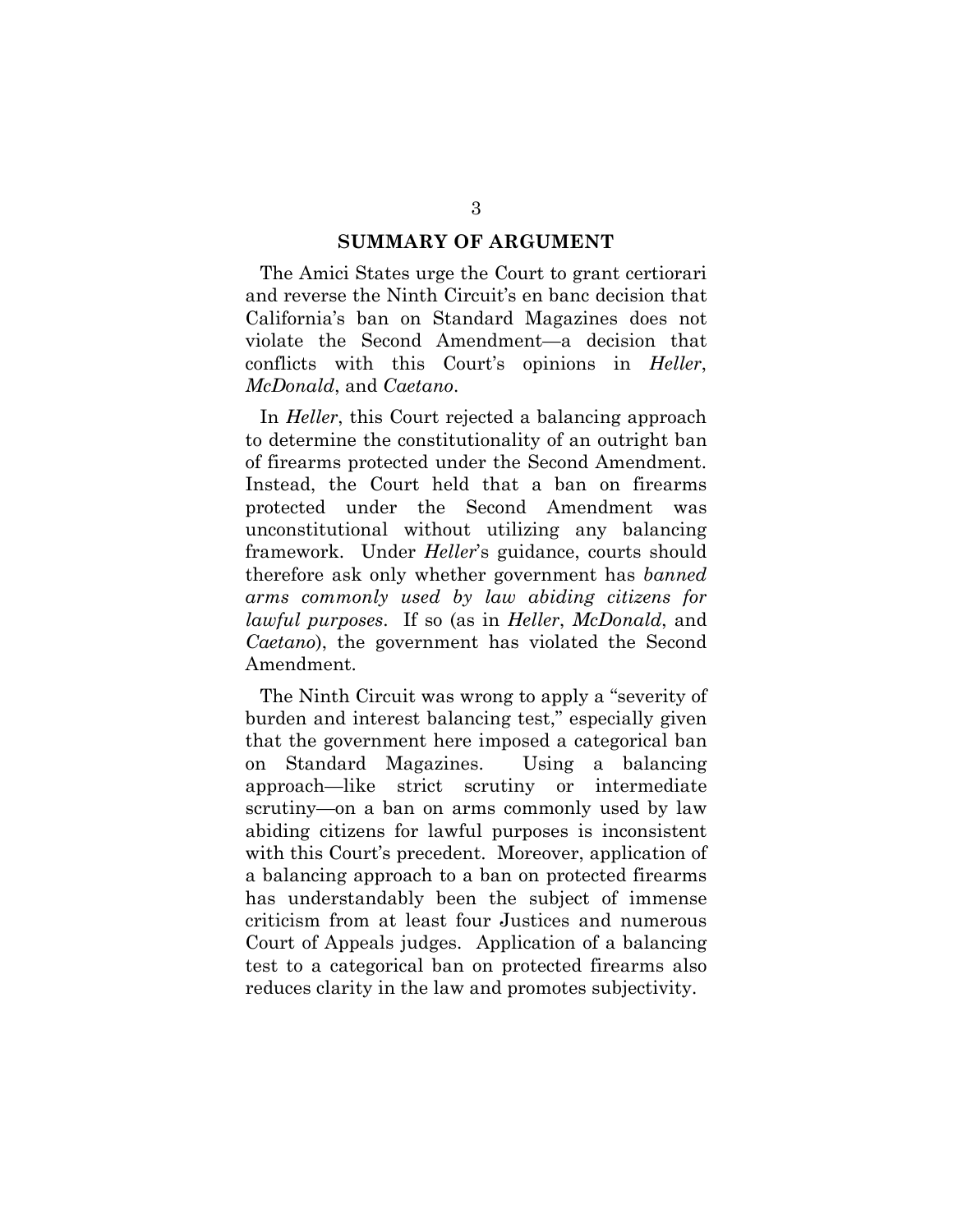The enumerated right to bear arms reflected in the Second Amendment is fundamental and predates the Bill of Rights. The right is important to millions of Americans, including many citizens living in disadvantaged communities. The arms at issue in these proceedings are commonly used by millions of law-abiding citizens for a myriad of lawful purposes. California's law criminalizes mere possession of commonly-used arms even in the home for selfdefense, and therefore the law strikes at the core of the Second Amendment. California's outright ban on Standard Magazines is inconsistent with the Second Amendment, and the Ninth Circuit erred by concluding otherwise.

#### **ARGUMENT**

#### **I. The Ninth Circuit's Interest-Balancing Test Contravenes This Court's Precedent.**

The Ninth Circuit erroneously applied an interestbalancing test—an approach this Court already rejected—when considering whether California's ban on Standard Magazines violates the Second Amendment. This approach is not only inconsistent with *Heller* and its progeny, but such an approach also reduces clarity in the law and allows for subjectivity.

### **A.** *Heller* **Requires Courts To Consider Whether Arms Are Commonly Used By Law-Abiding Citizens For Lawful Purposes.**

The Second Amendment states that "the right of the people to keep and bear Arms, shall not be infringed." U.S. Const. amend. II. This Court made clear over a decade ago that the Second Amendment protects an individual right that "belongs to all Americans," except those subject to certain "longstanding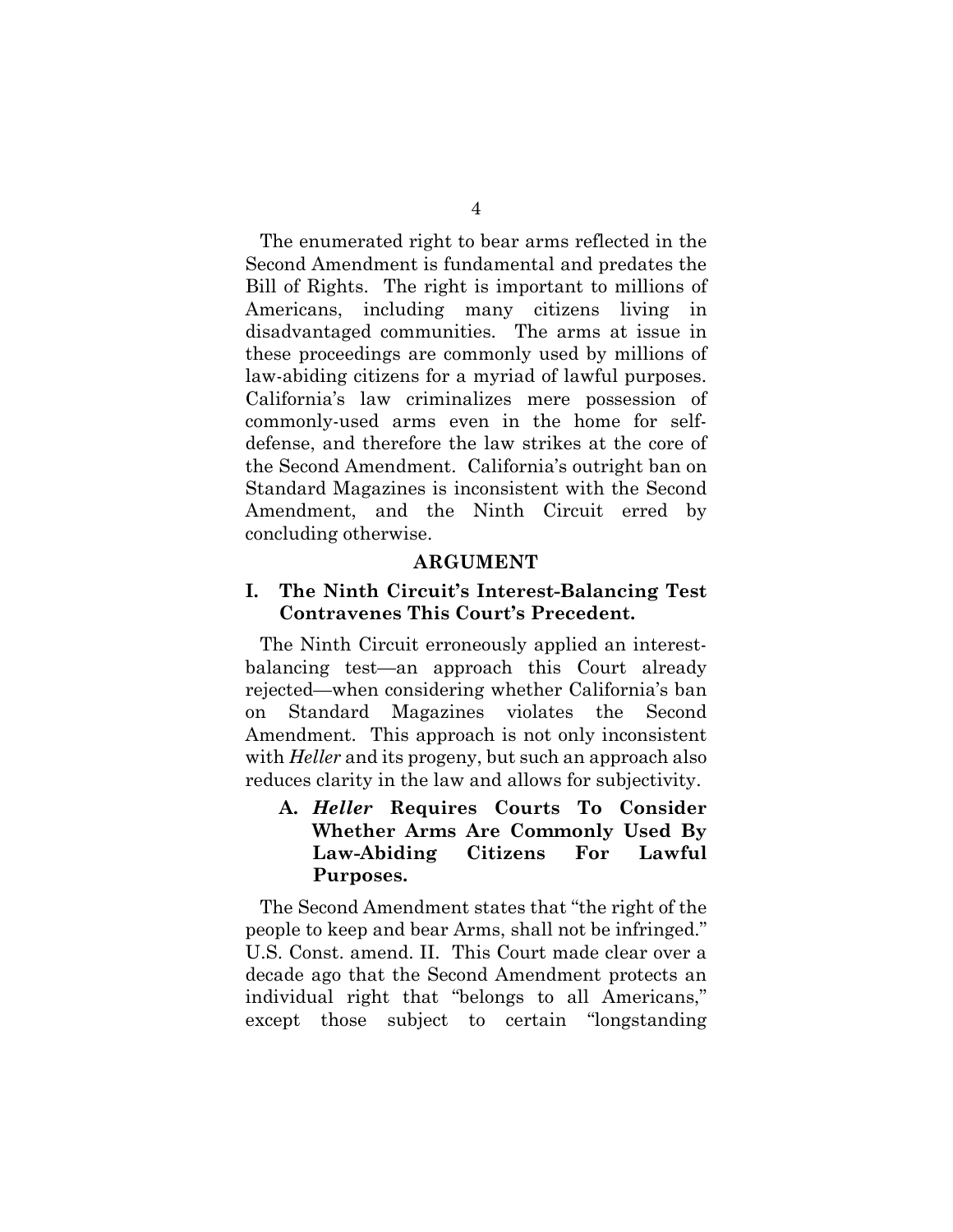prohibitions" on the exercise of that right, such as "felons and the mentally ill." *District of Columbia v. Heller*, 554 U.S. 570, 581, 622, 626-27 (2008); *see McDonald v. City of Chicago*, 561 U.S. 742 (2010) (incorporating the Second Amendment against the states). The Second Amendment right, therefore, belongs to all "law-abiding, responsible citizens[.]" *Heller*, 554 U.S. at 635. In *Heller*, the Court created a simple test for those "Arms" that enjoy the Constitution's protections: the Second Amendment protects a right to possess "Arms" that are "typically possessed by law-abiding citizens for lawful purposes[.]" *Id.* at 624-25. With this formulation, the Court provided an easily understood and applied test.

Thus, when a law bans possession of an item, under *Heller*, courts should first ask whether the banned item qualifies as "Arms" under the Second Amendment. If so, courts should ask only whether the banned "Arms" are (1) commonly used, (2) by lawabiding citizens, (3) for lawful purposes, including for self-defense or defense of "hearth and home." *See Heller*, 554 U.S. at 624, 635. If so, then the banned item is categorically protected under the Second Amendment and no further analysis is needed. *Id.* at 634-35. This test closely tracks the text of the Second Amendment, and is consistent with the history of gun ownership for self-defense as a key component of the American understanding of ordered liberty. *See id.* at 628-29.

### **B. The Ninth Circuit's Interest-Balancing Approach Is Inconsistent With** *Heller* **And Its Progeny.**

In the aftermath of *Heller*, lower courts, including the Ninth Circuit, strayed from the test the Court set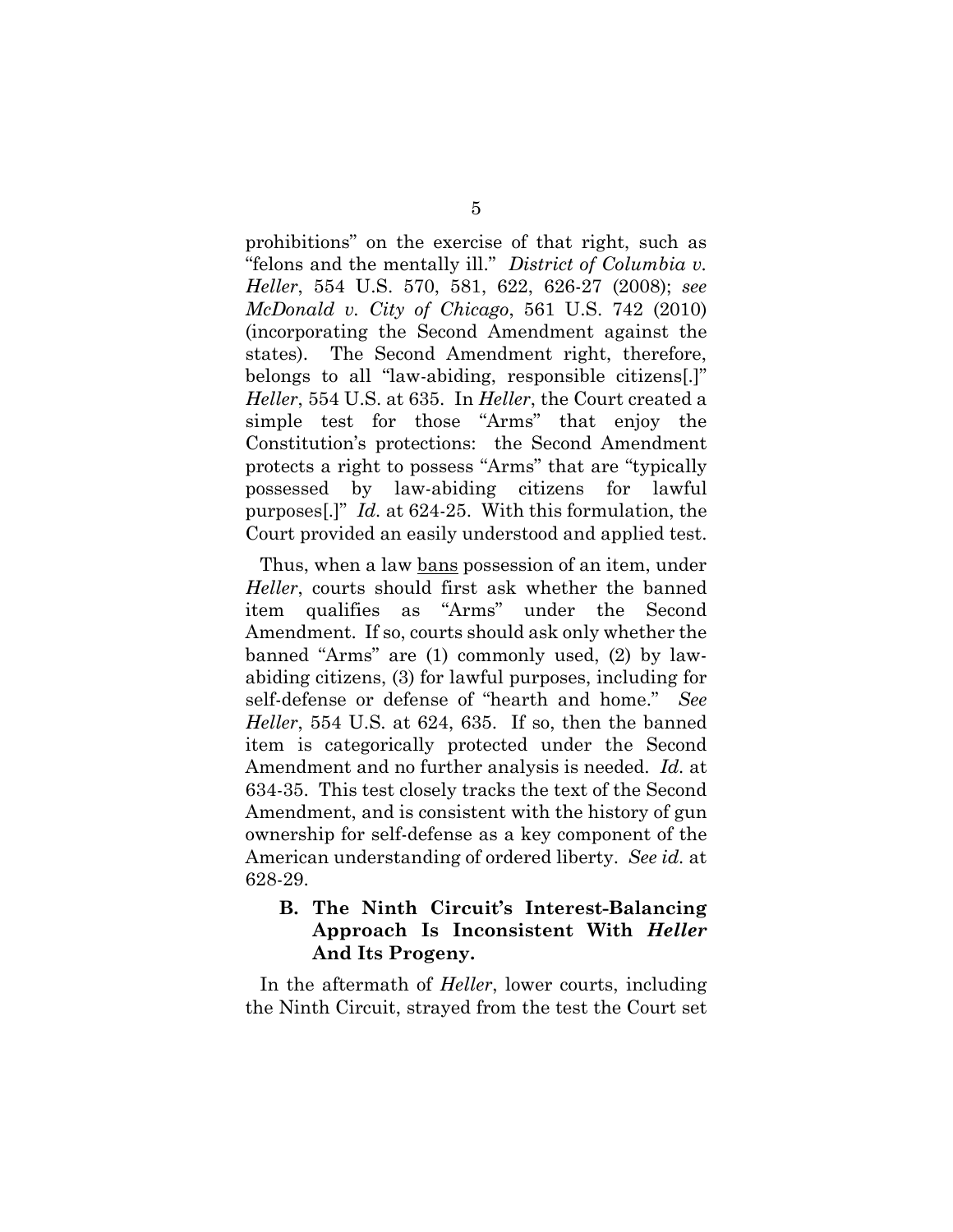forth in *Heller*. Instead of asking whether the item banned is commonly used by law-abiding citizens for lawful purposes, the Ninth Circuit created an indeterminate and value-laden, sliding scale balancing test. *See Silvester v. Harris*, 843 F.3d 816, 821 (9th Cir. 2016). Under that test, courts first make a value judgment about whether the laws or regulations at issue, even categorical bans, place a severe burden on the Second Amendment right. *See id.* Even those that do still may survive under strict scrutiny. *See id.* Those that the court determines do not place a severe burden on the Second Amendment right are subject to intermediate scrutiny, which requires a "significant, substantial or important" government interest and a "'reasonable fit' between the challenged regulation and the asserted objective." *See id.* at 821-22.

 Any interest-balancing test that finds in favor of a ban on firearms commonly used by law-abiding citizens for lawful purposes is inconsistent with *Heller* and its progeny. *Heller* instructs that such bans should survive scrutiny, regardless of whether intermediate or strict scrutiny is applied, because core protections of constitutional rights are not subject to balancing. 554 U.S. at 628-29, 634. One of the dissents in *Heller* argued that the Court should adopt an "interest-balancing inquiry" that "asks whether the statute burdens a protected interest in a way or to an extent that is out of proportion to the statute's salutary effects upon other important governmental interests." *Id.* at 689-90 (Breyer, J., dissenting). The majority rejected such an inquiry, explaining that the Second Amendment "takes out of the hands of government—even the Third Branch of Government—the power to decide on a case-by-case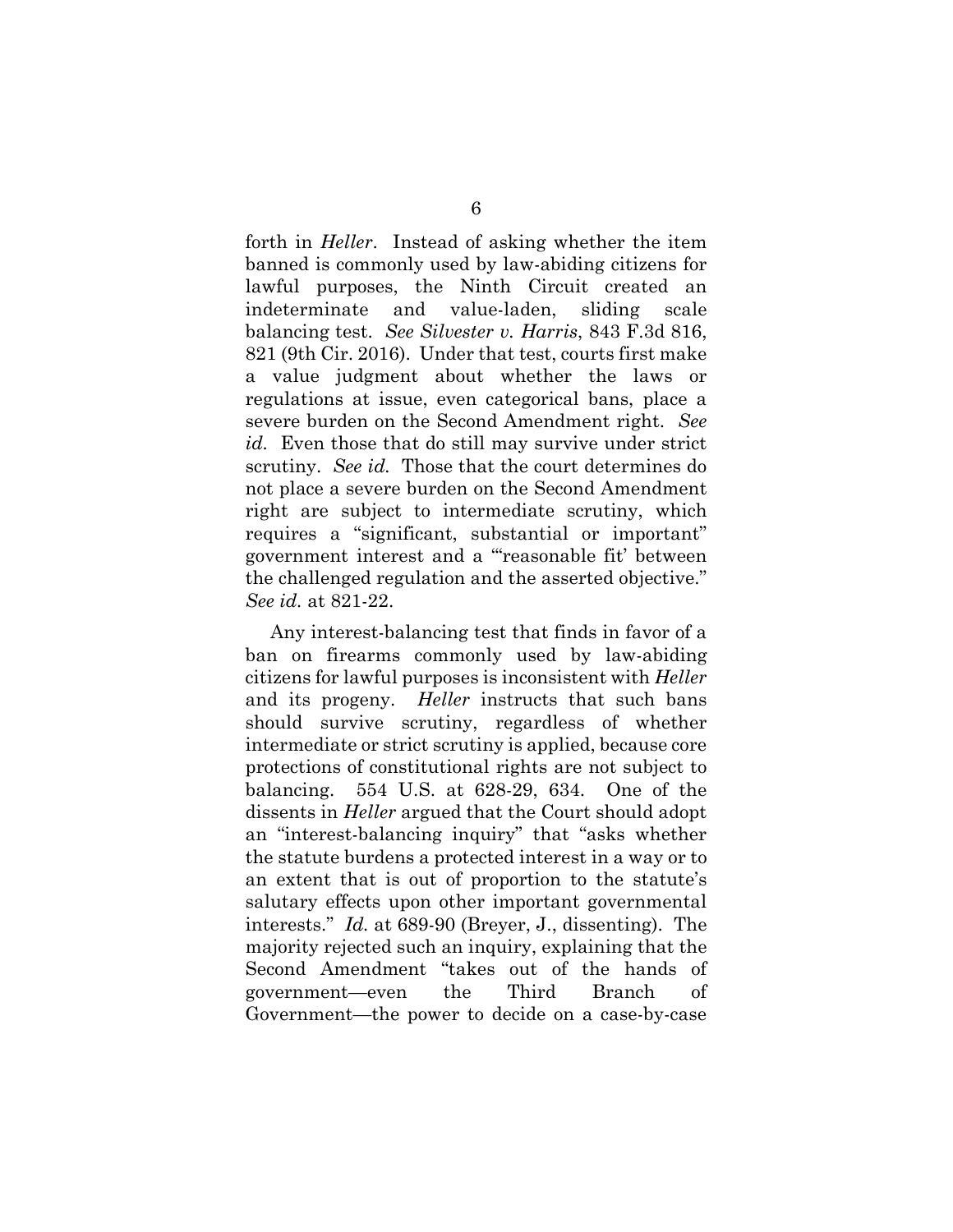basis whether the right is *really worth* insisting upon." *Id.* at 634. The Second Amendment "elevates above all other interests the right of law-abiding, responsible citizens to use arms in defense of hearth and home." *Id.* at 635. The disagreement between the *Heller* majority and the dissent is about whether the core protection is subject to balancing under any standard or scrutiny, not whether the dissent's form of balancing is best. Applying a different form of balancing than the *Heller* dissent used still inappropriately adopts the dissent's view on scrutiny. *See, e.g.*, App.13-14.

Just two years later, in *McDonald*, the dissenting opinion again questioned the propriety of incorporating the Second Amendment against the states when doing so would require judges to make difficult empirical judgments. 561 U.S. at 922-25. Justice Alito's controlling opinion for the Court rejected the suggestion that a balancing test would apply: "As we have noted, while the [dissenting opinion] in *Heller* recommended an interest-balancing test, the Court specifically rejected that suggestion." *Id.* at 791; *see id.* at 811 (Thomas, J., concurring) (discussing the phrase "deeply rooted in this Nation's history and tradition" as a key component of the correct test).

Similarly, in *Caetano v. Massachusetts*, the Court, without employing a balancing test, rejected a decision from the Supreme Judicial Court of Massachusetts upholding a ban on the possession of stun guns.[2](#page-12-0) 577 U.S. 411, 411-12 (2016); *see id.* at 418

<span id="page-12-0"></span><sup>2</sup> On remand, the Supreme Judicial Court overturned the ban, reasoning that "we now conclude that stun guns are 'arms' within the protection of the Second Amendment. Therefore, under the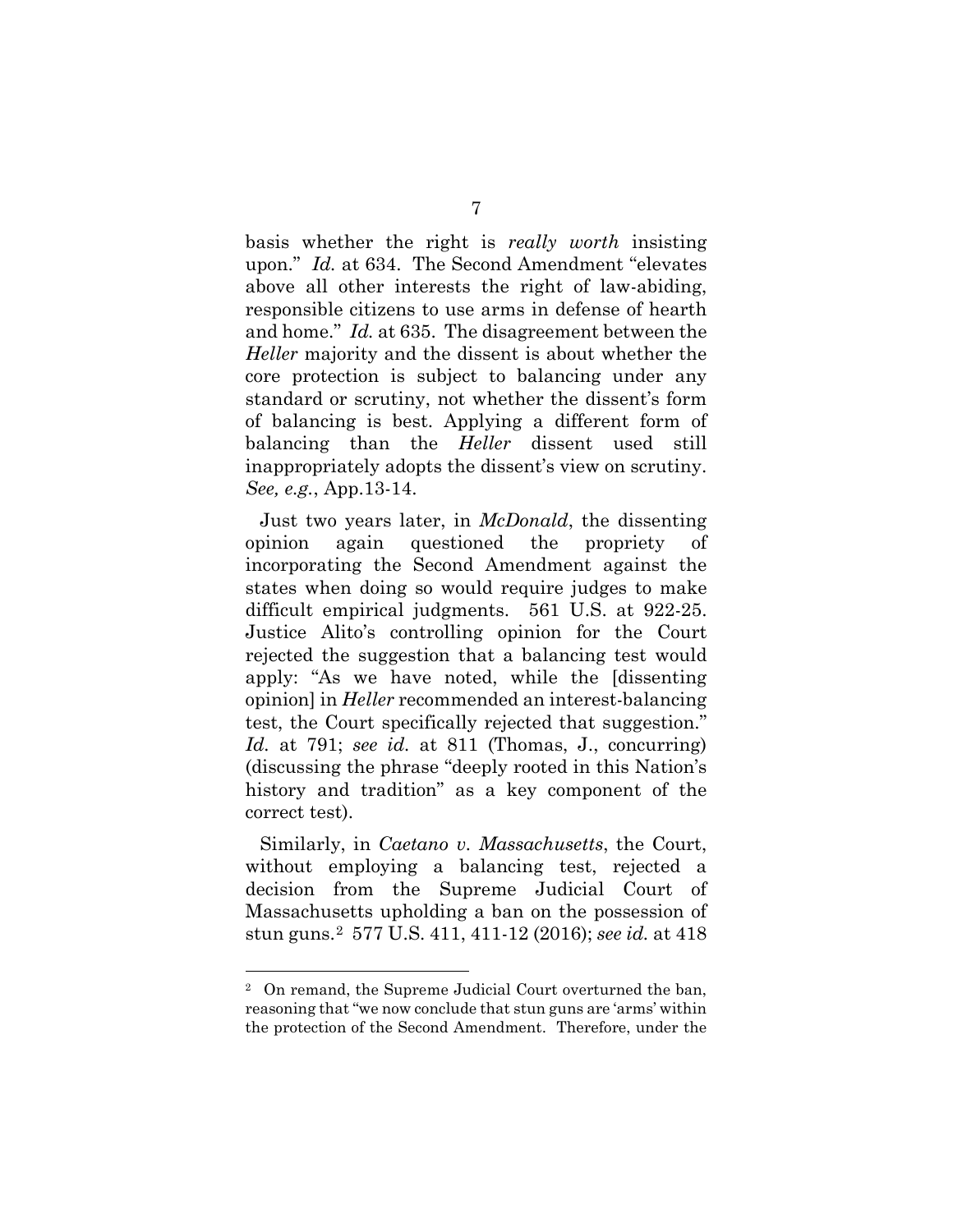(Alito, J., concurring) ("[T]he relative dangerousness of a weapon is irrelevant when the weapon belongs to a class of arms commonly used for lawful purposes.").

Several members of the Court have expressed concern that the lower courts are misapplying *Heller* in a manner inconsistent with the Second Amendment. *See N.Y. State Rifle & Pistol Ass'n, Inc. v. City of New York*, 140 S. Ct. 1525, 1527 (2020) (Kavanaugh, J., concurring) ("I share Justice ALITO's concern that some federal and state courts may not be properly applying *Heller* and *McDonald*."); *id.* at 1544 (Alito, J. dissenting joined by Thomas and Gorsuch, JJ.) ("We are told that the mode of review in this case is representative of the way *Heller* has been treated in the lower courts. If that is true, there is cause for concern."); *Rogers v. Grewal*, 140 S. Ct. 1865, 1866 (2020) (Thomas, J., joined by Kavanaugh, J., dissenting from the denial of certiorari) ("But, as I have noted before, many courts have resisted our decisions in *Heller* and *McDonald*."); *Peruta v. California*, 137 S. Ct. 1995, 1999 (2017) (Thomas, J., joined by Gorsuch, J., dissenting from the denial of certiorari) ("The Court's decision to deny certiorari in this case reflects a distressing trend: the treatment of the Second Amendment as a disfavored right."); *Jackson v. City & County of San Francisco*, 135 S. Ct. 2799, 2802 (2015) (Thomas, J., joined by Scalia, J., dissenting from the denial of certiorari) ("The Court should have granted a writ of certiorari ... to reiterate that courts may not engage in this sort of judicial

Second Amendment, the possession of stun guns may be regulated, but not absolutely banned." *Ramirez v. Massachusetts*, 94 N.E.3d 809, 815 (Mass. 2018).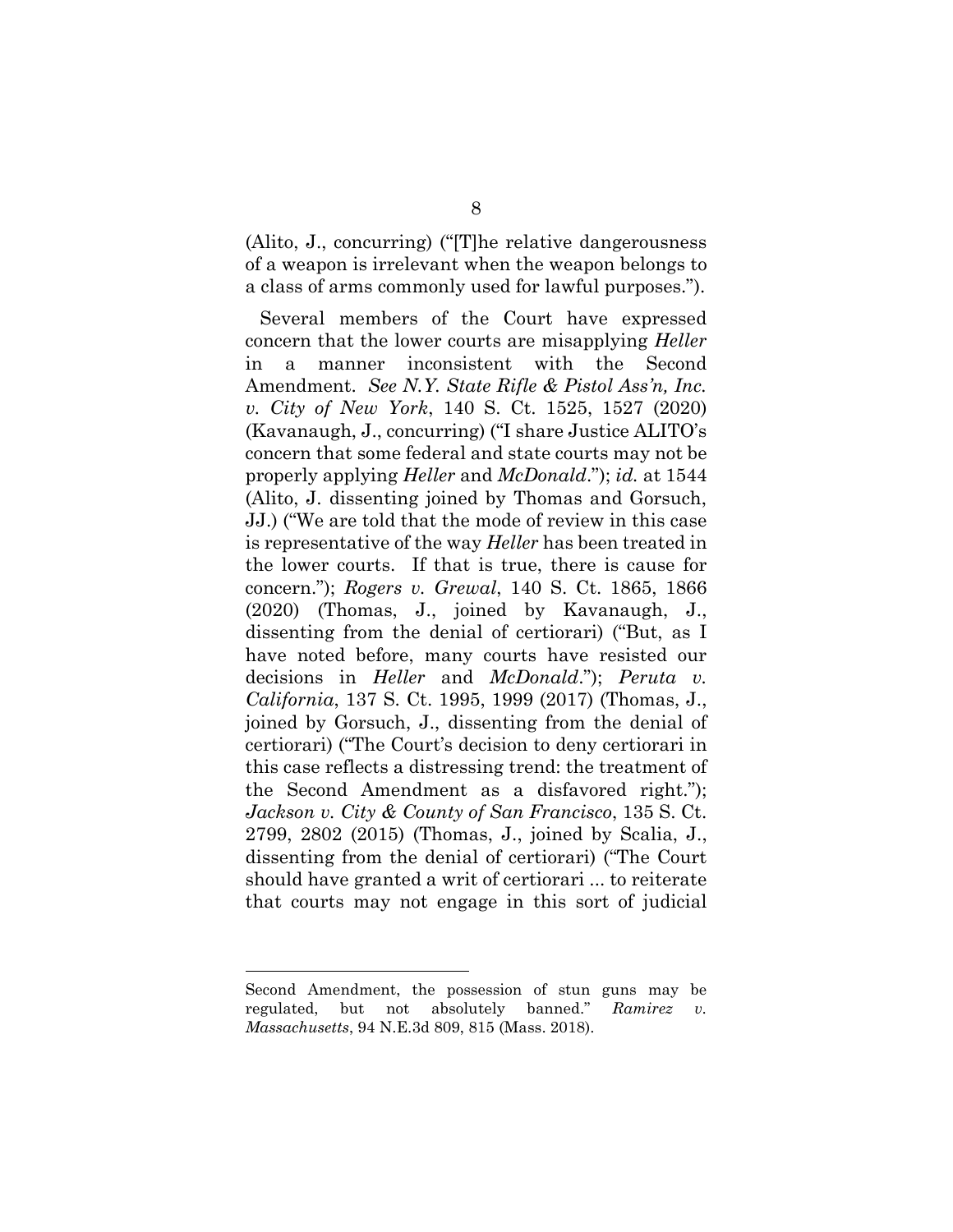assessment as to the severity of a burden imposed on core Second Amendment rights.").

Numerous circuit judges have expressed concern about the conflict between an intermediate scrutiny or interest-balancing test and the test announced in *Heller*. *See, e.g.*, *Heller v. District of Columbia* (*Heller II*), 670 F.3d 1244, 1271 (D.C. Cir. 2011) (Kavanaugh, J., dissenting) ("In my view, *Heller* and *McDonald* leave little doubt that courts are to assess gun bans and regulations based on text, history, and tradition, not by a balancing test such as strict or intermediate scrutiny."); *Ass'n of N.J. Rifle & Pistol Clubs Inc. v. Att'y Gen. of N.J*., 974 F.3d 237, 262 (3d Cir. 2020) (Matey, J., dissenting) (expressing "serious doubts" that the court's test "can be squared with *Heller*"); *Ass'n of N.J. Rifle & Pistol Clubs Inc. v. Att'y Gen. of N.J.*, 910 F.3d 106, 128-29 (3d. Cir. 2018) (Bibas, J., dissenting) (criticizing the majority's "balancing approach" because "the *Heller* majority rejected it"); *Binderup v. Att'y Gen. of the U.S.*, 836 F.3d 336, 378 (3d Cir. 2016) (en banc) (Hardiman, J., concurring in part) ("Applying some form of means-end scrutiny in an as-applied challenge against an absolute ban … eviscerates that right [to keep and bear arms] via judicial interest balancing in direct contravention of *Heller*."); *Mance v. Sessions*, 896 F.3d 390, 394 (5th Cir. 2018) (Elrod, J., dissenting from denial of en banc rehearing) ("Simply put, unless the Supreme Court instructs us otherwise, we should apply a test rooted in the Second Amendment's text and history—as required under *Heller* and *McDonald*—rather than a balancing test like strict or intermediate scrutiny."); *Tyler v. Hillsdale Cty. Sheriff's Dep't*, 837 F.3d 678, 702-03 (6th Cir. 2016) (Batchelder, J., concurring) ("The Supreme Court has at every turn rejected the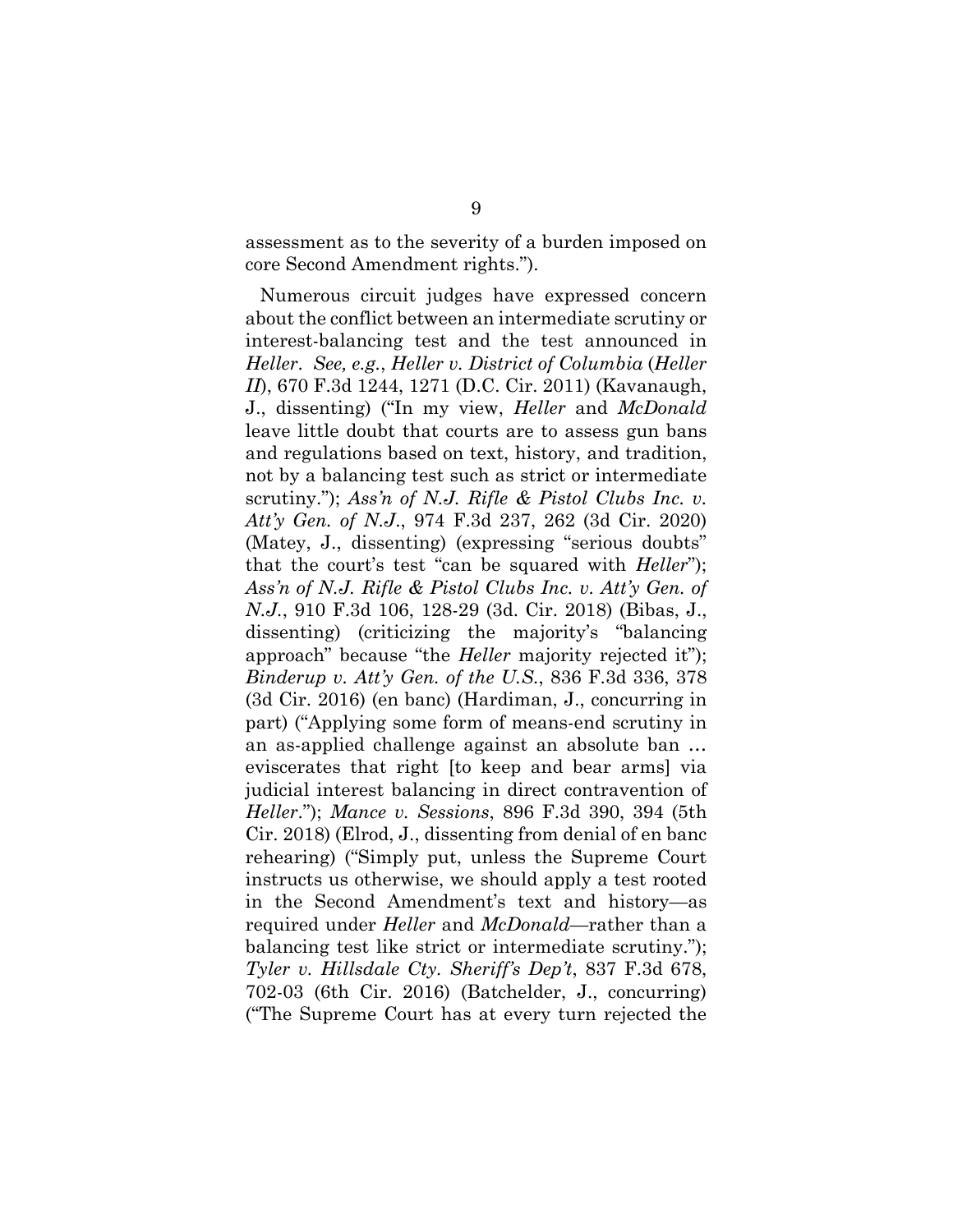use of interest balancing in adjudicating Second Amendment cases."); *see also* App.115 (Bumatay, J., dissenting) ("We cannot 'square the type of meansends weighing of a government regulation inherent in the tiers-of-scrutiny analysis with *Heller*'s directive that a core constitutional protection should not be subjected to a freestanding interest-balancing approach.").

These numerous judges are correct. The Ninth Circuit is not the only circuit to have strayed and employed a balancing test to govern cases such as this one. *See, e.g.*, *Worman v. Healey*, 922 F.3d 26, 37-38 (1st Cir. 2019), *cert. denied*, 141 S. Ct. 109 (2020); *Friedman v. City of Highland Park*, 784 F.3d 406, 414- 15 (7th Cir. 2015); *Kolbe v. Hogan*, 849 F.3d 114, 138 (4th Cir. 2017); *Kachalsky v. County of Westchester*, 701 F.3d 81, 89 n.9 (2d Cir. 2012); *United States v. Marzzarella*, 614 F.3d 85, 97 (3d Cir. 2010). Those circuits also erred, misreading the Court's precedent. Again, the Second Amendment "takes out of the hands of government—even the Third Branch of Government—the power to decide on a case-by-case basis whether the right is *really worth* insisting upon." *Heller*, 554 U.S. at 634. The *Heller* test provides the appropriate framework for analyzing the fundamental rights protected in the Second Amendment. The Court should grant certiorari to make clear to lower courts, yet again, that the analytical framework in *Heller*, and not a balancing test, must be applied to determine the constitutionality of restrictions on the right to keep and bear arms.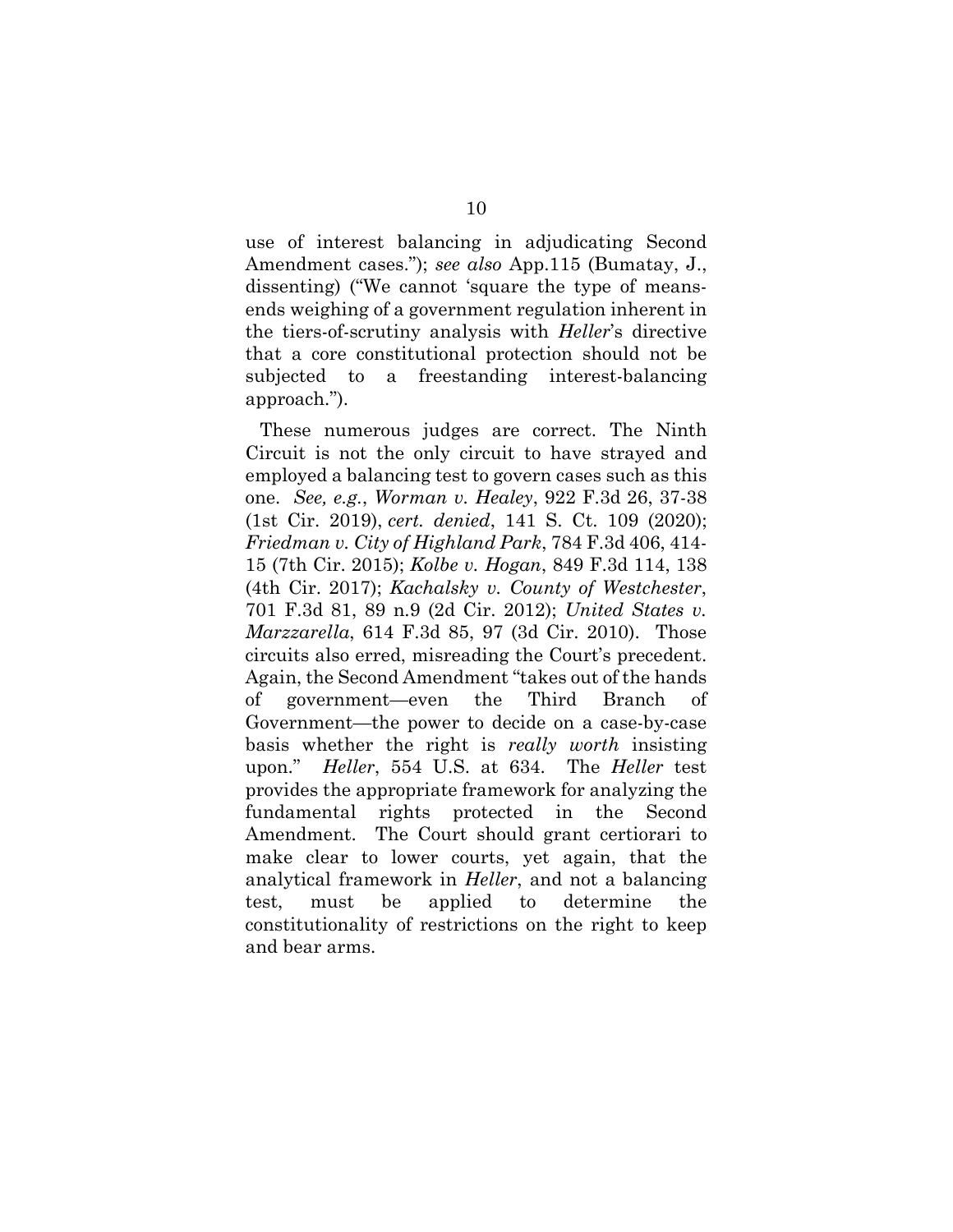### **C. An Interest Balancing Approach Reduces Clarity In The Law And Promotes Subjectivity.**

American citizens and state legislatures deserve a clear standard they can utilize to readily determine the line that government cannot cross when regulating "arms," as well as the materials required for "arms" to function, such as Standard Magazines. The district court below was correct when it described the balancing approach as "an overly complex analysis that people of ordinary intelligence cannot be expected to understand"—a test that "obfuscates" more than aids understanding. App. 402. The *Heller* test, by contrast, is rooted in objective historical and current evidence of the prevalence of "arms" and their use by law-abiding citizens in America, as well as the plain text of the Second Amendment, making for "a test that anyone can figure out." *Id*.

While some may write the Second Amendment off as a relic of a bygone era, in reality, the ability to defend one's self remains essential to millions of Americans. As the three-judge panel majority below correctly recognized, "[o]ur country's history has shown that communities of color have a particularly compelling interest in exercising their Second Amendment rights." App. 204. The same is true for women; guns can allow women to protect themselves more effectively against "abusers and assailants." App. 205; *see also* Daniel Peabody, *Target Discrimination: Protecting the Second Amendment Rights of Women and Minorities*, 48 Ariz. St. L.J. 883, 910-13 (2016). Similarly, those in high-crime communities where law enforcement is stretched thin often cannot rely on the government for prompt protection against criminals and so highly value the right to own weapons for self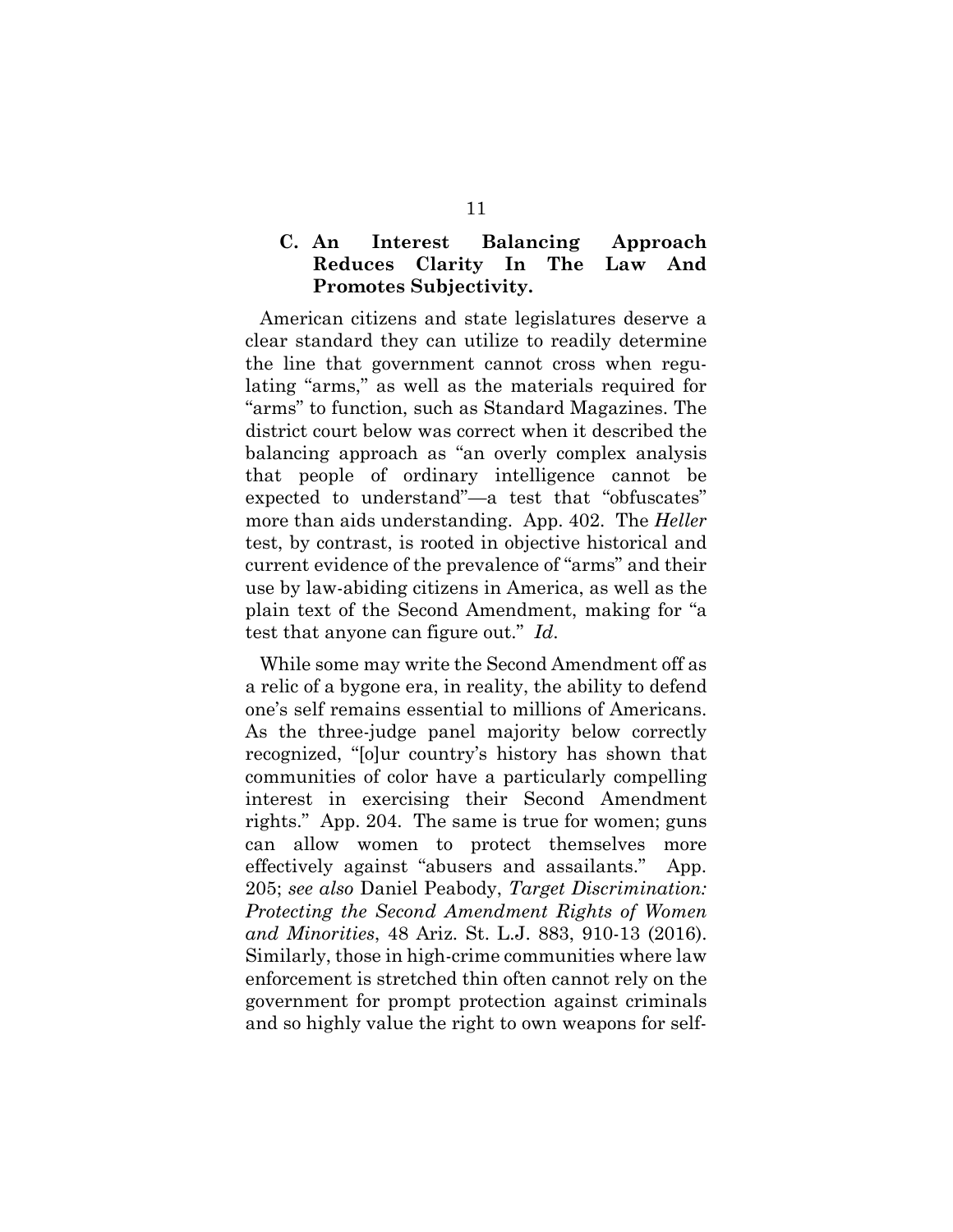defense. App. 219; *see also McDonald*, 561 U.S. at 790 ("If [petitioners are correct,] the Second Amendment right protects the rights of minorities and other residents of high-crime areas whose needs are not being met by elected public officials.").

"A constitutional guarantee subject to future judges' assessments of its usefulness is no constitutional guarantee at all." *Heller*, 554 U.S. at 634. To fully protect fundamental constitutional rights, a total ban on their exercise, like that California has imposed here, must not be subjected to imprecise balancing tests based on "a variety of vague ethico-political First Principles whose combined conclusion can be found to point in any direction the judges favor." *McDonald*, 561 U.S. at 804 (Scalia, J., concurring). Allowing a ban on the exercise of a fundamental right to rise and fall based on the policy assessment of judges—even when those judges are wise and well-meaning—runs counter to the basic idea of the Bills of Rights and needlessly injects greater uncertainty. *See United States v. Virginia*, 518 U.S. 515, 567 (1996) (Scalia, J., dissenting) ("These [tiers of scrutiny] are no more scientific than their names suggest, and a further element of randomness is added by the fact that it is largely up to [the Supreme Court] which test will be applied in each case.").

Applying an "intermediate scrutiny" or even a "strict scrutiny" test is particularly inapt in the case of a *ban* on a class of "Arms" protected under the Second Amendment. Applying typical safety concerns to such a ban could easily result in a "balancing test" that leads to the conclusion that banning otherwise protected firearms is acceptable. But, as explained above, the Supreme Court flatly rejected such a conclusion in both *Heller* and *McDonald*. As Justice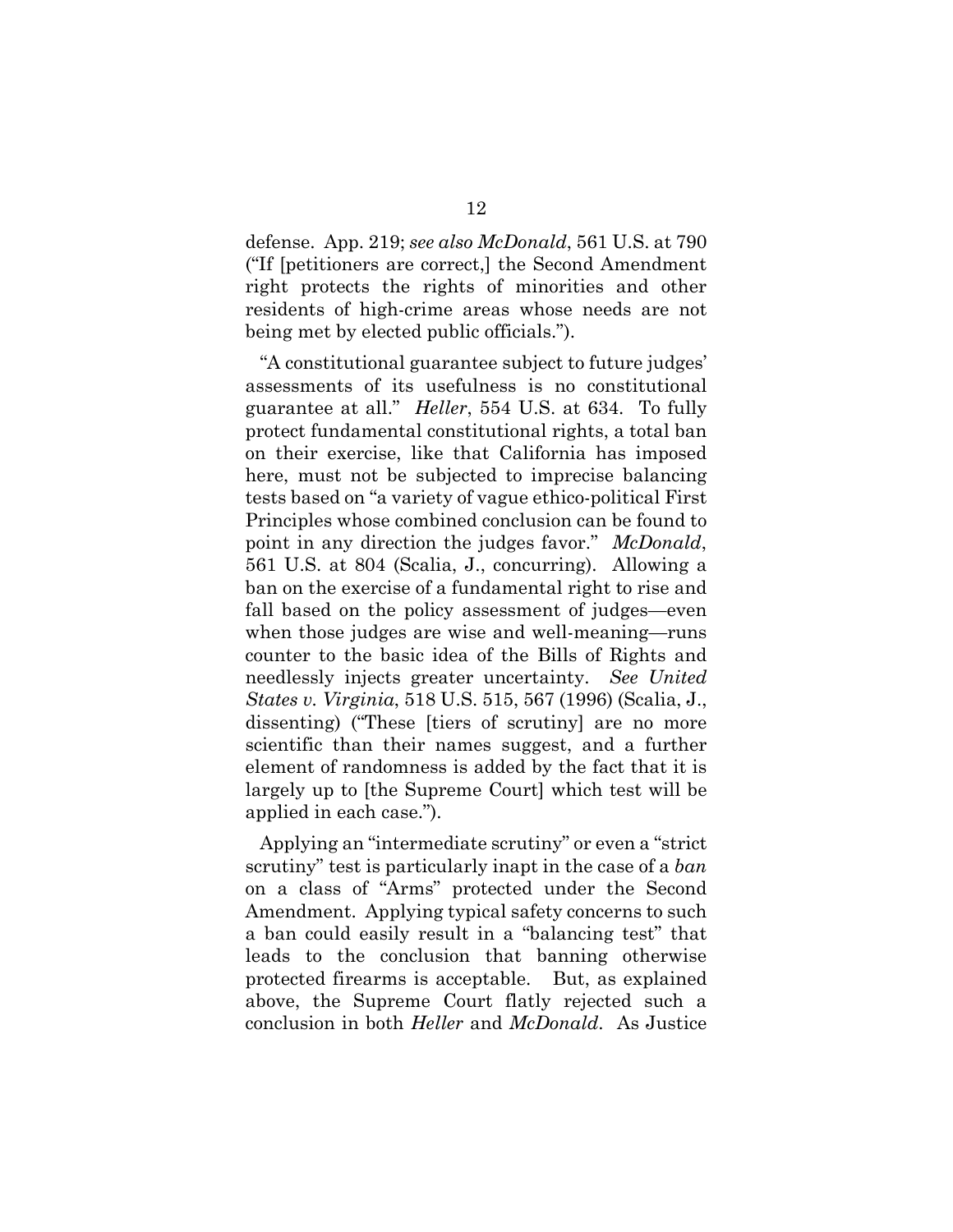Alito later explained, this is because "the relative dangerousness of a weapon is irrelevant when the weapon belongs to a class of arms commonly used for lawful purposes." *See Caetano*, 577 U.S. at 418 (Alito, J., concurring). In other words, the Founders already performed the balancing of interests and concluded that the need for self-defense, against both criminals and potential tyranny, outweighs the safety risk of firearms commonly possessed by law-abiding citizens. *Heller*, 554 U.S. at 635. The Court should grant certiorari and reject the Ninth Circuit's disregard of the Founders' conclusion enshrined in the Second Amendment.

### **II. California's Magazine Ban Is Unconstitutional Because It Is A Categorical Ban On "Arms" Commonly Used By Law-Abiding Citizens For Lawful Purposes.**

State legislatures have broad discretion in crafting policy, but not in conflict with the text of the Constitution. California's outright ban on Standard Magazines strikes at the core of the Second Amendment. Standard Magazines are "Arms" commonly used by law-abiding citizens for lawful purposes, including in defense of hearth and home.

Thus, when California enacted such a statewide and retroactive ban on the mere possession of Standard Magazines, it destroyed the core of the Second Amendment right. And when such destruction occurs, interests should not be balanced.[3](#page-18-0) *See Heller*, 554 U.S. at 634 *(*"We know of no other enumerated

<span id="page-18-0"></span><sup>3</sup> This, of course, does not mean that California cannot regulate the possession or use of Standard Magazines if such regulations are consistent with prior longstanding regulations on the right to keep and bear arms.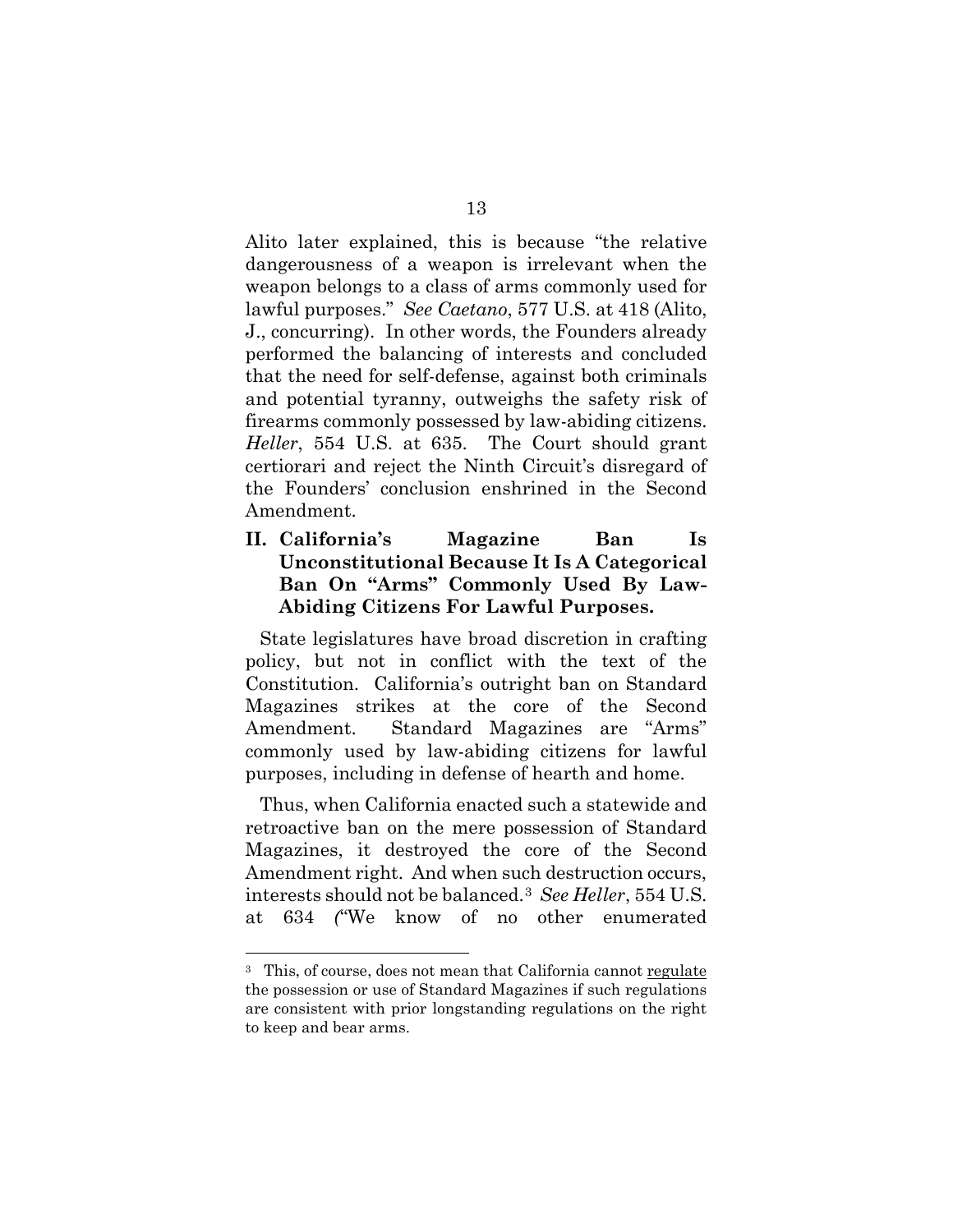constitutional right whose core protection has been subjected to a freestanding 'interest-balancing' approach."*)*; *see also Young v. Hawaii*, 992 F.3d 765, 784 (9th Cir. 2021) (en banc) ("If a regulation 'amounts to a destruction of the Second Amendment right,' it is unconstitutional under any level of scrutiny[.]"); *see id.* at 855 (O'Scannlain, J., dissenting) ("Under our court's framework, if Hawaii's law 'amounts to a destruction' of the core right, it must be held 'unconstitutional under any level of scrutiny.'").

Possessing Standard Magazines is an integral aspect of the right to "keep and bear arms" and regulating their possession implicates the core of the Second Amendment. *See Luis v. United States*, 578 U.S. 5, 26 (2016) (Thomas, J., concurring) ("The right to keep and bear arms ... implies a corresponding right to obtain the bullets necessary to use them[.]"); *see also Fyock v. City of Sunnyvale*, 779 F.3d 991, 999 (9th Cir. 2015) ("Because Measure C restricts the ability of law-abiding citizens to possess large-capacity magazines within their homes for the purpose of selfdefense, we agree with the district court that Measure C may implicate the core of the Second Amendment."); *cf. Heller*, 554 U.S. at 630, (holding that "the District's requirement (as applied to respondent's handgun) that firearms in the home be rendered and kept inoperable at all times ... makes it impossible for citizens to use them for the core lawful purpose of selfdefense and is hence unconstitutional"). Indeed, *Heller* did not differentiate between regulations governing ammunition and regulations governing firearms themselves. *See* 554 U.S. at 632; *see also United States v. Miller*, 307 U.S. 174, 179-80 (1939) (citing 1 Herbert L. Osgood, The American Colonies in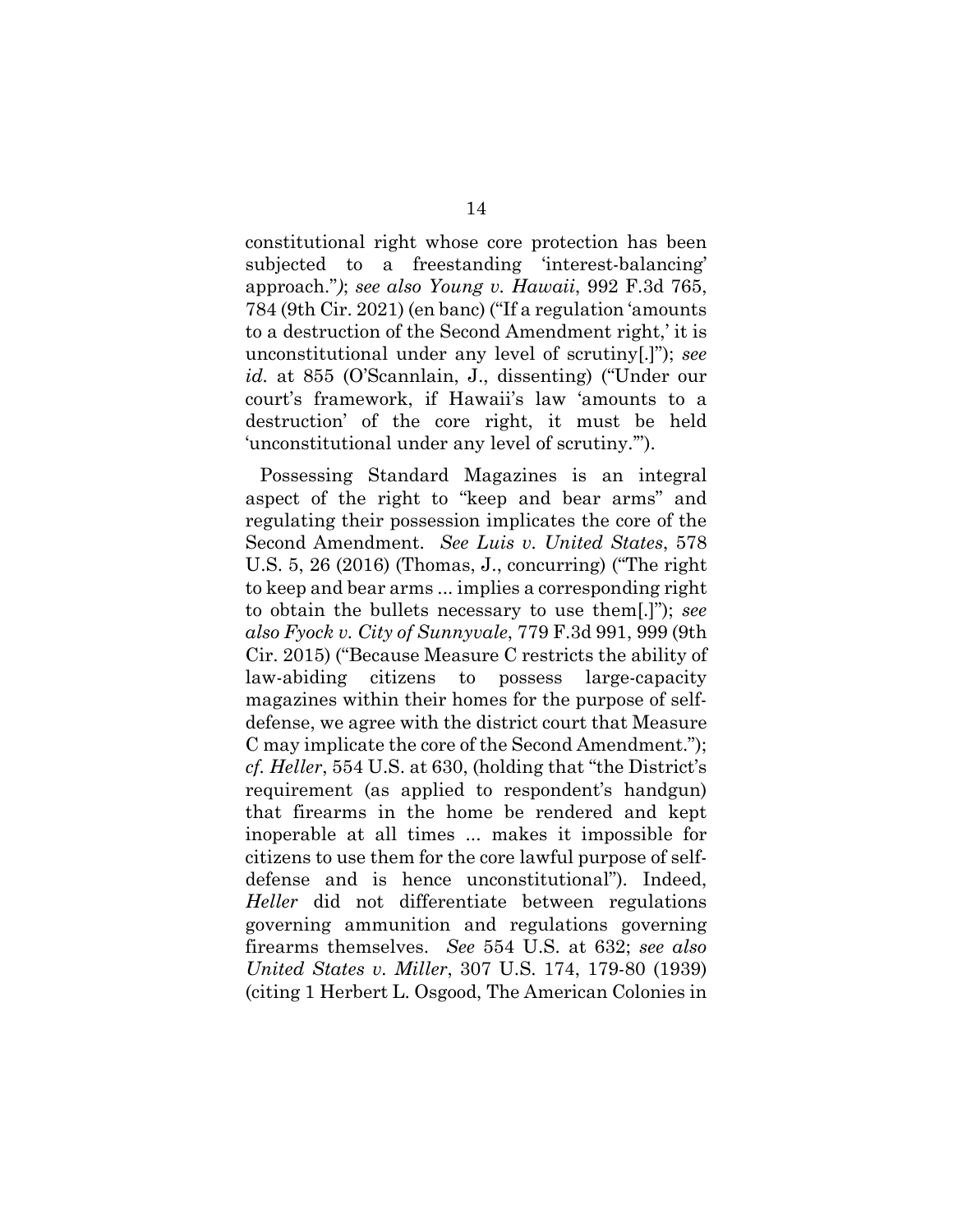the 17th Century 499 (1904) (discussing the implicit right to possess ammunition)).

Lower courts have correctly rejected any illusory distinction between firearms and ammunition, noting that a regulation on the latter does not fall "outside the historical scope of the Second Amendment." *Jackson v. City & County of San Francisco*, 746 F.3d 953, 967-68 (9th Cir. 2014) ("[R]estrictions on ammunition may burden the core Second Amendment right of self-defense[.]"); *Fyock v. City of Sunnyvale*, 25 F. Supp. 3d 1267, 1276 (N.D. Cal. 2014), *aff'd*, 779 F.3d 991 (9th Cir. 2015) (collecting cases). Thus, that California has banned magazines, and not the firearms for which they are needed, does not alter the constitutional analysis.

As for commonality, Standard Magazines are essential to "bear[ing] arms" in that they come standard with, and are integral to, some of the most popular firearms in America. *See Ass'n of N.J. Rifle & Pistol Clubs*, 974 F.3d at 256 (Matey, J., dissenting) (collecting sources demonstrating the popularity and ubiquity of Standard Magazines). Standard Magazines are commonly used in many handguns, which the Supreme Court has recognized as the "quintessential self-defense weapon." *Heller*, 554 U.S. at 629. The three-judge panel majority below, which observed that Standard Magazines constitute nearly half of all magazines in the United States, was correct in determining that Standard Magazines are commonly owned and used. App. 187 ("[N]early half of all magazines in the United States today hold more than ten rounds of ammunition."); *see also Heller II*, 670 F.3d at 1261 ("We think it clear enough in the record that semi-automatic rifles and magazines holding more than ten rounds are indeed in 'common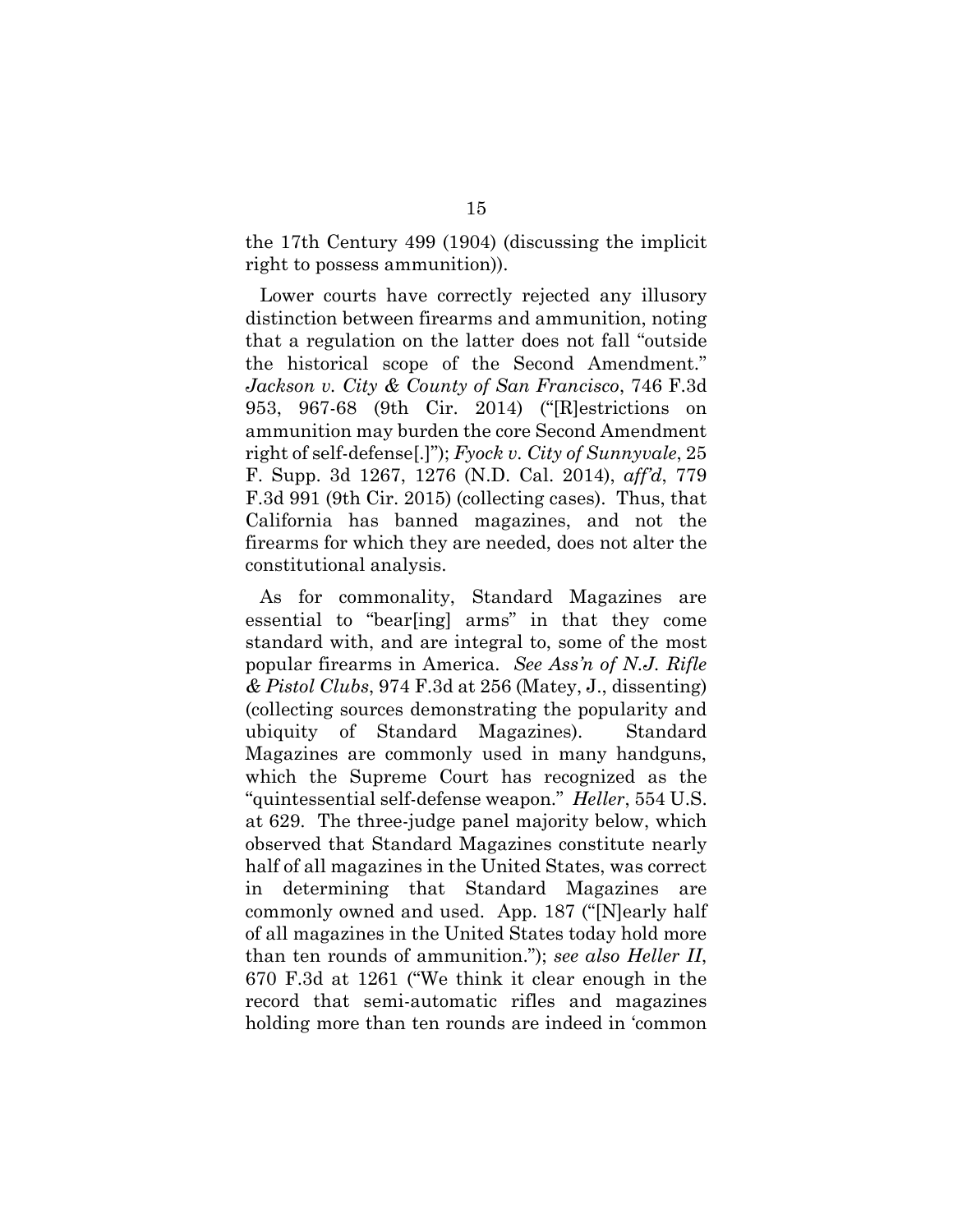use,' as the plaintiffs contend" because "fully 18 percent of all firearms owned by civilians in 1994 were equipped with magazines holding more than ten rounds, and approximately 4.7 million more such magazines were imported into the United States between 1995 and 2000."); *Fyock*, 25 F. Supp. 3d at 1275 ("'[I]t is safe to say that whatever the actual number of such magazines in United States consumers' hands is … in the tens-of-millions, even under the most conservative estimates.'"); App.133 (Bumatay, J., dissenting) ("[A]s many as 100,000,000 such magazines are currently lawfully owned by citizens of this country."). By banning the mere possession of magazines necessary to operate millions of guns, including some of the most widely-used guns in America, California has also banned use of those guns, including in the home for self-defense.

Moreover, use of Standard Magazines is not a new phenomenon; magazines holding more than ten rounds have existed for centuries. *See Ass'n of N.J. Rifle & Pistol Clubs*, 974 F.3d at 257-58 (Matey, J., dissenting) (analyzing the history of regulations on Standard Magazines and concluding that it "reveals a long gap between the development and commercial distribution of magazines, on the one hand, and limiting regulations, on the other hand"); *see also* App. 188 ("Firearms or magazines holding more than ten rounds have been in existence—and owned by American citizens—for centuries."); App. 188-191 (detailing the long history of arms equipped with multi-round capabilities). And government regulation of large capacity magazines is of relatively recent vintage. *See Ass'n of N.J. Rifle & Pistol Clubs*, 974 F.3d at 258 (Matey, J., dissenting) ("Yet regulations did not grow until the 1990s and 2000s, and even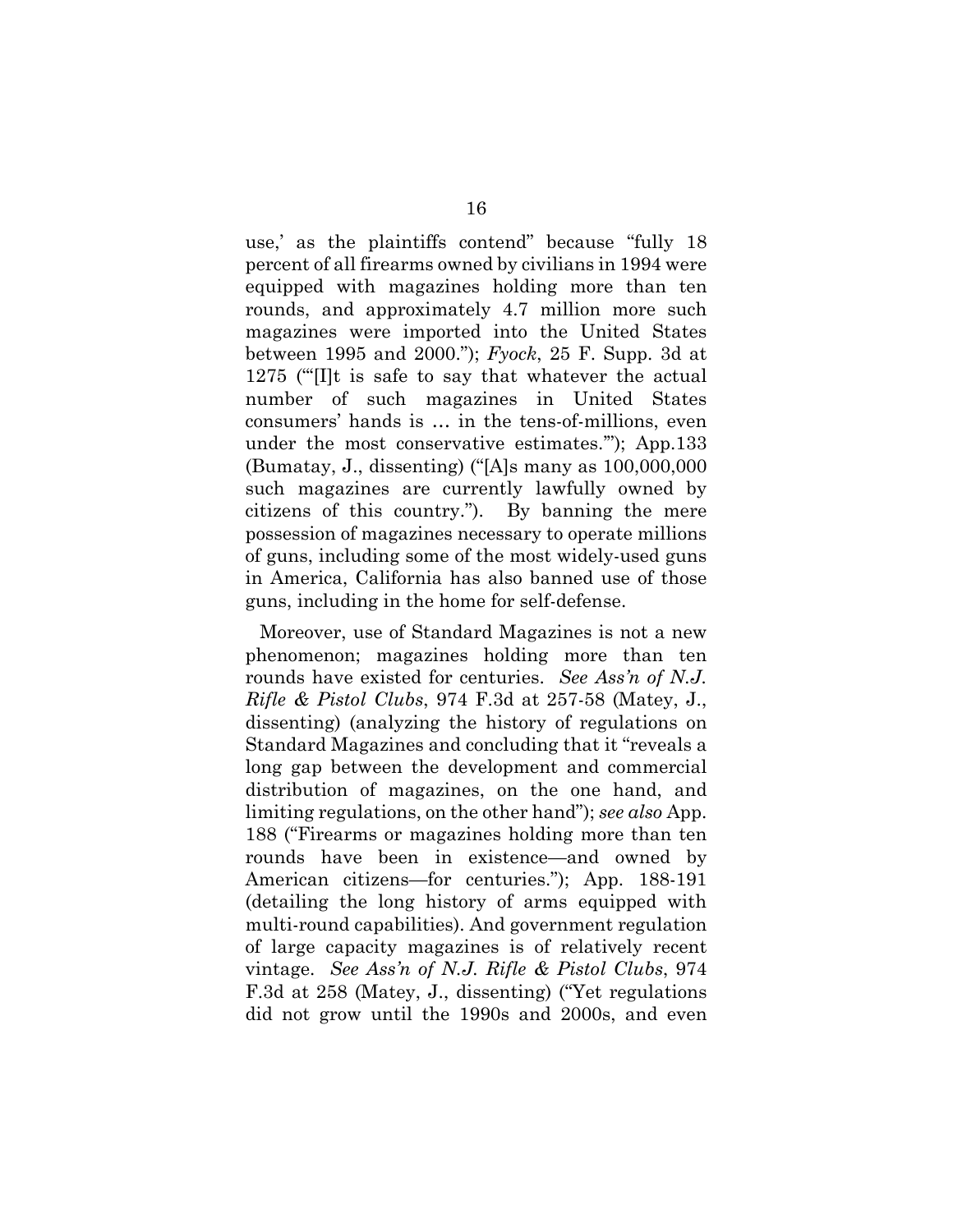today, only a handful of states limit magazine capacity."); *see also* App. 195 ("Modern [large capacity magazine] restrictions are of an even younger vintage, only enacted within the last three decades.").

It is evident, therefore, that the Act fails under the Second Amendment because it is a categorical ban on the possession of Standard Magazines, which are "Arms." Here, like in *Heller*, the state has outlawed a class of arms "overwhelmingly chosen by American society for [the] lawful purpose [of self-defense]." *Heller*, 554 U.S. at 628. Moreover, California's ban reaches into the home, where "Second Amendment guarantees are at their zenith[.]" *Kachalsky*, 701 F.3d at 89; *see also McDonald*, 561 U.S. at 780 (right to keep and bear arms applied "most notably for selfdefense within the home").

Lower courts, like the Ninth Circuit here, have too long pretended that the tiers of scrutiny allow them to rebalance the core of the Second Amendment. They do not even acknowledge that an outright ban is the antithesis of tailoring in their eagerness to rewrite the Second Amendment. The Court should grant certiorari to make clear that an outright ban on arms commonly used by law-abiding citizens, like California's here, is unconstitutional.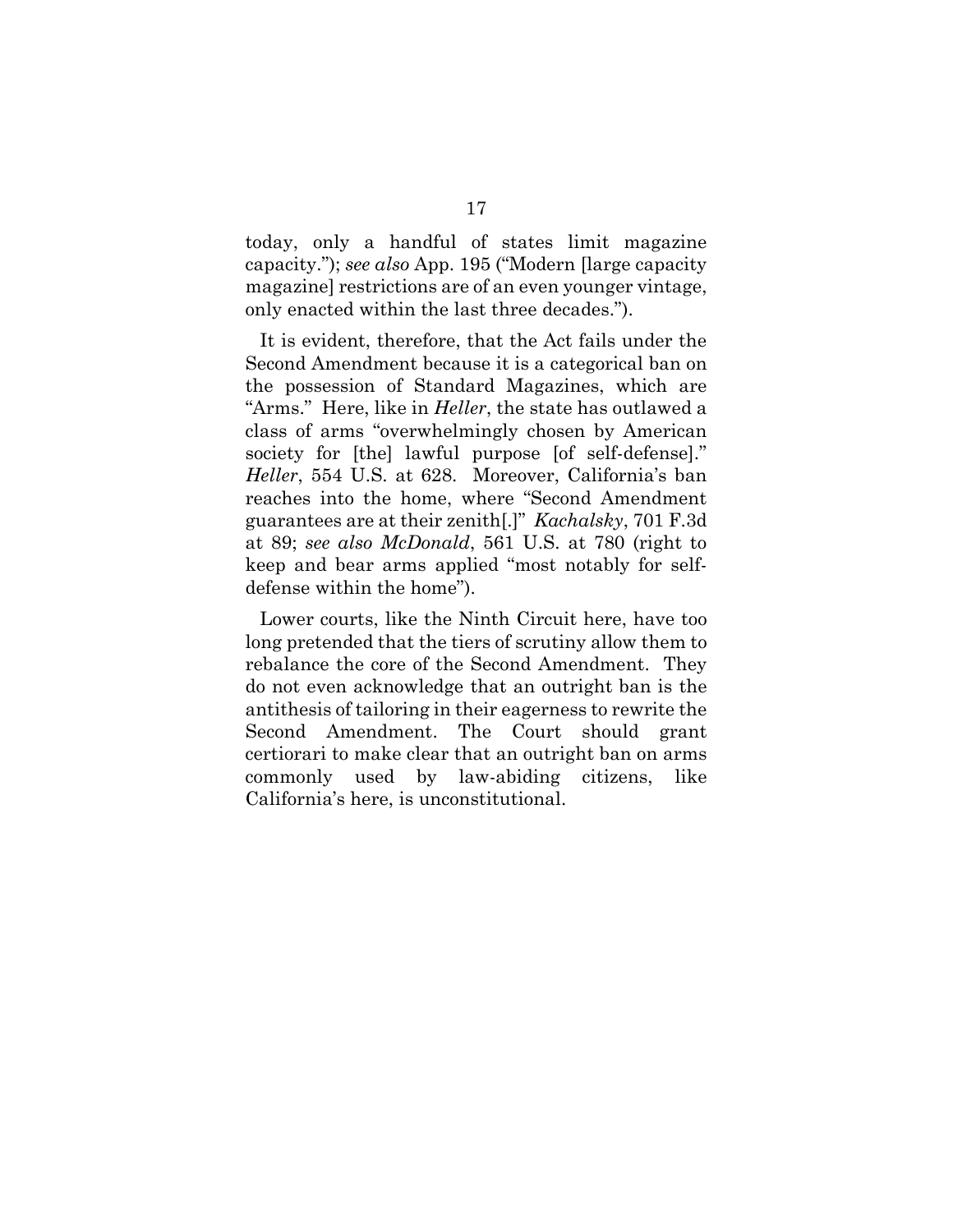### **CONCLUSION**

For the foregoing reasons, Amici States respectfully request that the Court grant certiorari and reverse the decision below.

April 1, 2022 Respectfully submitted,

JEFF LANDRY *Attorney General of Louisiana* ELIZABETH B. MURRILL *Solicitor General* JOSIAH KOLLMEYER *Assistant Attorney General* LOUISIANA DEPARTMENT OF JUSTICE 1885 N. Third Street Baton Rouge, LA 70804 (225) 205-8009

JOHN M. O'CONNOR *Attorney General of Oklahoma* BRYAN CLEVELAND *Deputy Solicitor General* OKLAHOMA ATTORNEY GENERAL'S OFFICE 313 NE 21st Street Oklahoma City, OK 73105 (405) 521-3921

MARK BRNOVICH *Attorney General of Arizona* BRUNN W. ROYSDEN III *Solicitor General* MICHAEL S. CATLETT *Deputy Solicitor General Counsel of Record* KATE B. SAWYER *Assistant Solicitor General* OFFICE OF THE ARIZONA ATTORNEY GENERAL 2005 N. Central Ave. Phoenix, AZ 85004 (602) 542-5025 Michael.Catlett@azag.gov

PATRICK MORRISEY *Attorney General of West Virginia* LINDSEY S. SEE *Solicitor General* OFFICE OF THE WEST VIRGINIA ATTORNEY GENERAL State Capitol Complex Building 1, Room E-26 Charleston, WV 25305 (304) 558-2021

*Counsel for Amici Curiae (Additional Counsel listed below)*